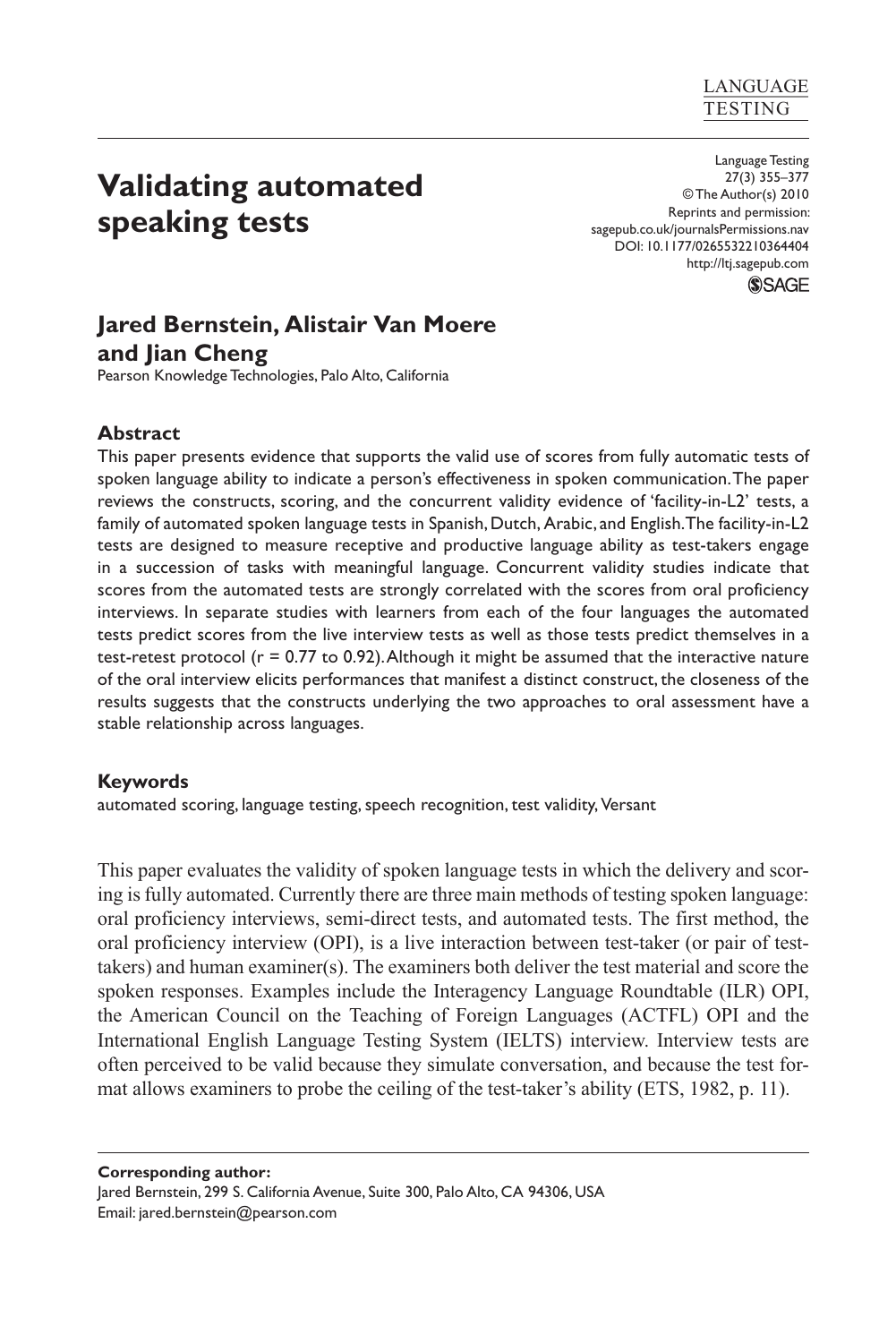The semi-direct method of spoken language testing uses computers to present tasks and to capture spoken responses, which are evaluated by human raters following OPIstyle criteria. These tests are different from real OPIs (Shohamy, 1994), but the scores are very comparable to, yet more reliable than, live tests (Stansfield and Kenyon, 1992).

The third method of spoken language testing is fully automated, as exemplified by the Versant tests (Pearson, 2009b), the speaking tasks within the Pearson Test of English (Pearson, 2009a), and the speaking section of the TOEFL iBT practice test (Zechner et al., 2009). In the Versant tests, a series of recorded spoken prompts are presented to which the test-taker gives a spoken response in real time. The test-takers perform on various itemtypes (sentence repeats, short questions, sentence builds, passage retells), and their responses are analyzed by algorithms which establish the content of the utterances and the manner in which they were spoken. Scores are produced on the dimensions of sentence mastery, vocabulary, fluency and pronunciation. A perceived disadvantage of this approach is that the language samples elicited are relatively short and constrained in comparison to more open tasks such as describing a memory or explaining an opinion. However, the elicited responses do manifest the construct claimed for the Versant tests, which differs from the more communicative construct of the oral proficiency interview.

There is consensus (Cronbach, 1988; Kane, 1992) that validity is a feature of the inferences or decisions made on the basis of test scores or score use. Validity is supported by an overall interpretive argument, where evidence justifies intended interpretations and uses of scores, interpretations are conceptually and empirically supported, and rebuttals should be made against reasonable counter-interpretations. Validity arguments are based on empirical data which addresses test reliability and content, and the concurrent, predictive, and consequential aspects of the test scores. Since tests vary in format and score use, it is reasonable that different tests prioritize different aspects of validity as more or less important.

We present several kinds of evidence to support the validity of the Versant automated tests. We define the language ability that is tested (construct definition), explain how this ability contributes directly to test scores (construct representation, or linking test scores to a theoretical score interpretation), and explain how Versant scores relate to abilities that support language use in a broader domain by establishing their relationship with OPI scores (concurrent evidence). Definition, representation and relation are crucial, though not sufficient, for a validity argument. Interpretive arguments also involve extrapolation from observed test behavior to non-test behavior and links from score-based interpretation to intended test use. The facility construct, however, is not situated within a target context: *facility* provides a measure of performance with the language without reference to any specific domain of use. Therefore, the basic claim for the automated test is: if person 1 scores higher than person 2, then person 1 has greater core spoken language skills than person 2. Inferences made on the basis of test scores reflect core spoken language ability, independent of social skill or traits such as intelligence, academic aptitude, or charisma. Thus, an unimaginative test-taker, who is socially awkward and uninformed, can be viewed through the facility construct as having full control of core speaking skills (see Hulstijn, 2006, quoted below, for a definition of core skills). Thus, extrapolation from a facility score to a communicative domain of use could only be established by mediated linking as schematized in Figure 1.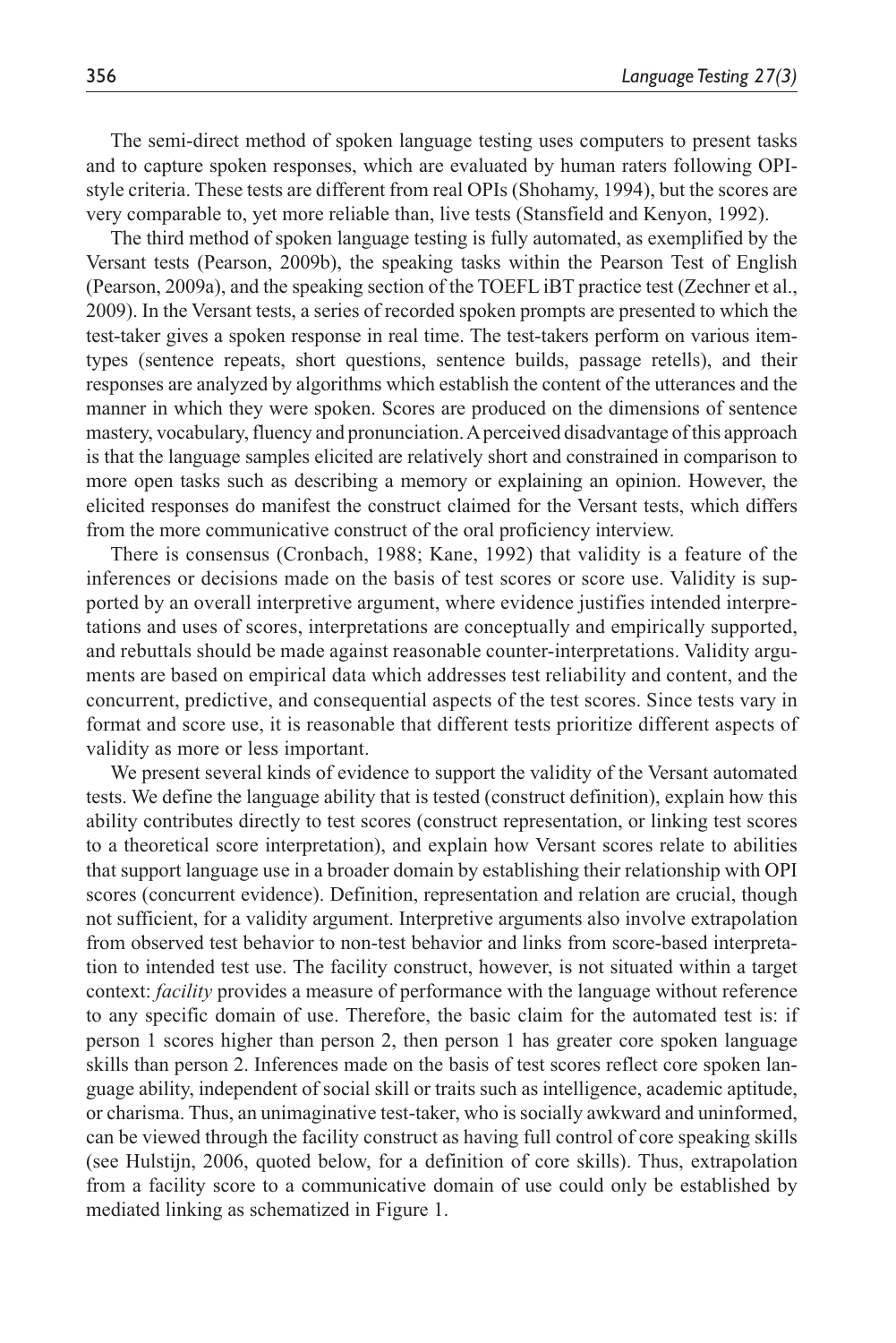

**Figure 1.** Direct and mediated links from facility-in-L2 tests to non-test language use domain

Establishing a direct link (arc 1 in Figure 1) is difficult because the target domain of score application (generally effective speech communication, or oral proficiency) is not specified in a well agreed upon model. Thus, in this paper, the representation of the facility construct (arc 2) is explained and supported with psychometric evidence. Then arc 3, linking facility-in-L2 test scores to OPI scores is established empirically. If one assumes that OPI scores are a good indicator of general effectiveness in speech communication, then there may be grounds for a mediated link  $(3\rightarrow4\sim1)$  between a Versant test and effective speech communication. Similarly, if a warranted link can be established between decontextualized psycholinguistic task performance and the language use domain (see, for example, Hulstijn, 2007, and Schoonen, 2009), there would be a second mediated link  $(2\rightarrow 5 \sim 1)$ . Evaluation of the  $2\rightarrow 5$  path is beyond the scope of this paper.

The following three sections set out the facility construct, present evidence for the interpretation of Versant scores as valid indicators of *facility* with a spoken language, and present a body of evidence that Versant scores are strong predictors of OPI scores. If the assumption holds that test-taker performance in a carefully administered OPI is predictive of behavior in non-test situations, then high correlation between the Versant and OPI scores would indicate that Versant scores are also predictive for similar non-test situations. If so, facility test scores may be useful across many target domains as part of a battery of tests for specific-domain speaking skills. These claims are of course open to counter-claims, which are also addressed in the final section.

### **Spoken Language Constructs**

A family of facility-in-L2 tests has been developed for English, Spanish, Dutch, and Arabic. The Dutch test is administered by the Dutch government under the name 'TGN',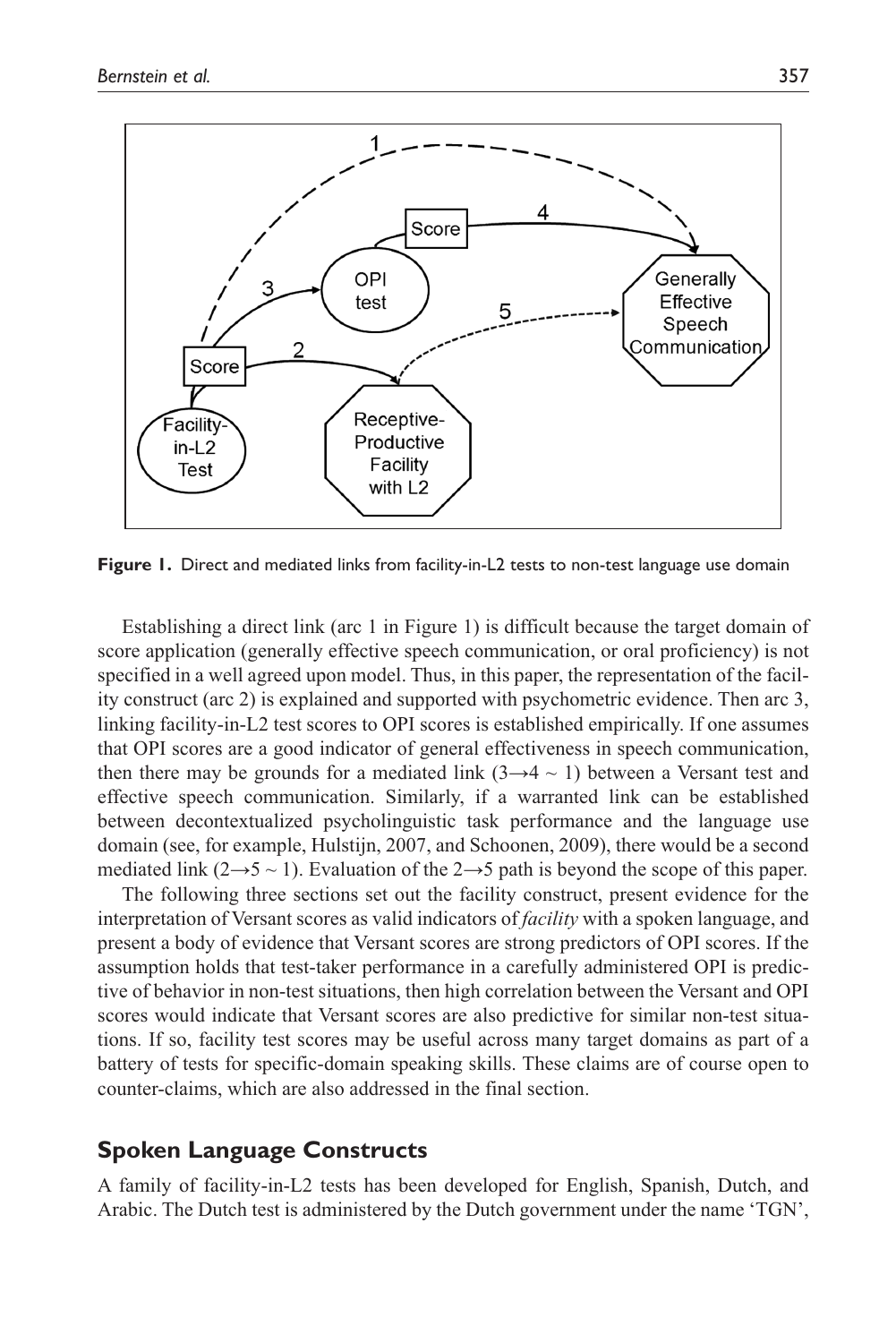| Versant Spanish | TGN        |             | Versant Arabic Versant English |
|-----------------|------------|-------------|--------------------------------|
| 6               |            |             |                                |
| 16              | 24         | 30          | 16                             |
| 8               | 10         | 0           |                                |
| 16              | 14         | 20          | 24                             |
| 8               |            | 10          | 10                             |
| (2)             | 0          | 0           | (2)                            |
|                 | (2)        | (3)         |                                |
| 58              | 50         | 69          | 63                             |
| 15 minutes      | 12 minutes | l 7 minutes | 14 minutes                     |
|                 |            |             |                                |

**Table 1.** Test structure comparison shows the number of items presented by item type; unscored task-item types are shown in parentheses (n)

while the others are published by Pearson under the brand name *Versant™.* These automated tests share many aspects of task design and scoring technology, and all purport to measure the construct *facility* in the spoken language. *Facility* can be defined as *the ability to understand the spoken language on everyday topics and to speak appropriately in response at a native-like conversational pace in an intelligible form of the language*. 'Appropriate' in this context means the response is one of the likely forms observed from natives and/or high-proficiency non-natives that also is judged 'correct' by experts.

The facility construct focuses on a person's ability to perform accurately with the language, receptively and productively, and to do so consistent with the pacing of a usual conversation. If a person can extract the basic meanings from words in reasonably authentic spoken sentences and produce appropriate intelligible spoken language in the time-frame that is observed in native-paced conversation, then that person can be said to have *facility* with the language. The facility construct is not directly related to the context or scoring of functional communication or extra-linguistic goals. Facility-in-L2 tests measure performance outside the setting of language in use for communicative tasks. The theoretical viewpoint compatible with the facility-in-L2 tests is that spoken language can be fruitfully conceived as a channel of communication or a tool for the transmission of information (e.g. Cherry, 1966), including the language forms that convey social and rhetorical information. That is, even though spoken skills develop in the context of functional communication, the skills develop in individuals and find expression in activities that are not communicative (for example, anticipating the next word or phrase, reciting poetry, or understanding word play).

### *Structure of facility-with-L2 tests*

All four tests described here (of English, Spanish, Dutch and Arabic) are similar in structure, function and scoring logic. They all rely on sentence repetition and short-answer questions as main item types, with other item types that vary from test to test. Table 1 presents the test structures.

During test administration, an automated system presents a series of recorded spoken prompts in the L2 at a conversational pace and elicits spoken responses in the L2.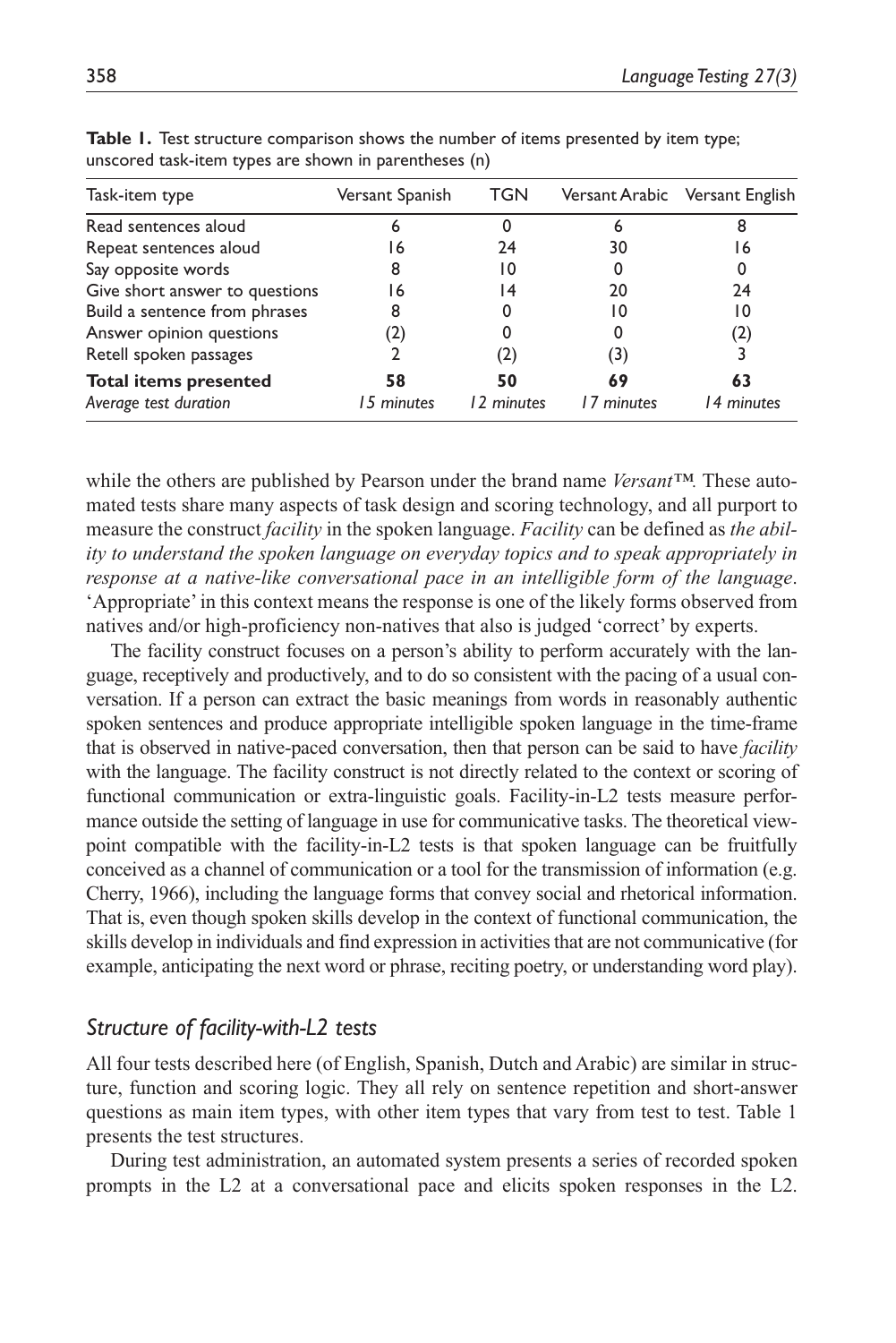Administration of a test over the telephone or via a computer generally takes about 12–18 minutes depending on the tasks included. Spoken responses from the test-taker are analyzed automatically by computer. The scored responses provide multiple, independent measures that underlie facility with the spoken L2, including phonological fluency, sentence construction and comprehension, passive and active vocabulary use, listening skill, and pronunciation of rhythmic and segmental units.

We now describe the basic tasks, sentence repetition and short answer questions, that are shared by all four facility-in-L2 tests.

In the sentence repetition task, recorded sentences are presented to test-takers in an approximate order of increasing difficulty, and test-takers repeat the sentence aloud verbatim. Sentences range in length from three words in two syllables (e.g. English 'I'm here.') to twelve or more words in more than 20 syllables (e.g. Spanish 'Parece mentira que todavía le tengas confianza, después de lo que pasó.' [English: It's amazing that you still have confidence in it, after what happened.]). As a rule of thumb, if fewer than 90% of a native sample can repeat the item verbatim, then the item is not used in the test. As much as feasible, the sentence texts are adapted from ambient conversation or transcriptions of spontaneous native conversation in L2.

In the short answer question task, the test-taker is required to answer questions with one word or a simple phrase. The questions generally include at least three or four content words. Each question asks for basic information, or asks for a simple inference based on time, sequence, number, lexical content, or logic. The questions are designed not to presume any special knowledge of L2 culture, or other specific topic. Examples in English include 'What is frozen water called?' and 'Which season comes between summer and winter?' and 'Either Larry or Susan had to go, but Susan couldn't. Who went?'

Descriptions of the other item types (readings, sentence builds, opposites, passage retellings, and open questions) are available (Pearson, 2009b). Items are restricted to the core vocabulary of the language (usually the most frequent 4000–8000 word stems in L2), and the general requirement that items refer to common objects and events and should be easy for almost all native-speaker test-takers. The voices that present the item prompts belong to native speakers or to high proficiency non-native speakers (depending on the test), providing a range of accents, speeds, and speaking styles. This has several advantages. First, the test-taker may be presented with 8 or 10 different voices in the item prompts, offering a sample of accents and speaking styles. Second, clarity of enunciation and speaking rate in prompts is varied and contribute to item difficulty. Last, because statistical properties of observed responses from native speakers and L2 learners are known, they inform a more precise scoring.

In common with Fulcher's (2000) characteristics of communicative tests, the two basic facility tasks use unpredictable and fairly authentic input to elicit speaking performances; however, unlike communicative tests, there are no extra-linguistic functional goals to score and no multi-turn sequences. A well-conducted OPI simulates social and interactive aspects of natural speech communication, but the specific L2 forms and styles of speaking used by the examiner(s) are not strictly controlled. In contrast, facility-in-L2 tests do not simulate natural speech communication, but rather exercise the core skills that are the building block of any conversation.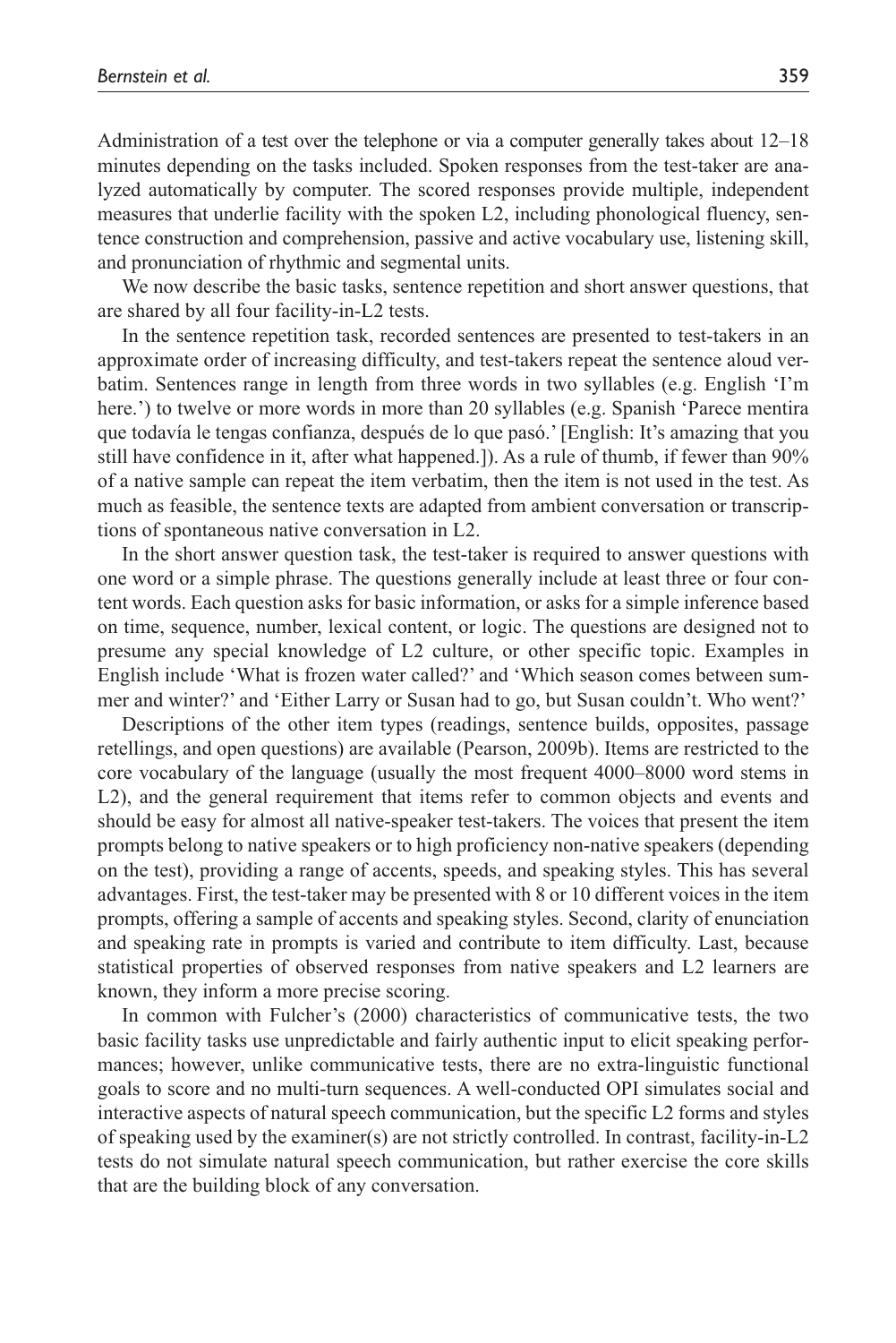

**Figure 2.** Mapping of subscores to item types in the Versant Spanish Test (adapted from Pearson, 2009b). (*Build S* is Sentence Build, *OQ* is Open Question, *St R* is Story Retelling.) Vertical rectangles represent recorded responses; unscored responses are grey. Summed duration of scored speech samples is about 5.2 minutes for the average VST test-taker.

### *Scoring method and construct representation*

In this section, we explain how *facility* with L2 contributes directly to test scores, that is, how the construct is represented in the tasks and how it is measured in the scoring of test-takers. The Versant-branded facility-in-L2 tests report four subscores, Sentence Mastery, Vocabulary, Fluency, and Pronunciation, averaged into an Overall score with weights of 30, 20, 30, and 20 respectively. Their subscores and overall score are reported on a scale 20–80. There is no listening score, as such. However, as every item requires listening skill for successful completion, Versant scores are conceived to be listeningspeaking scores, consistent with the facility construct. We describe here the scoring of the Sentence Repetitions and Short Answer Questions in the Versant Spanish Test (VST). Figure 2 illustrates which sections of the VST test contribute to which subscores. The VST manual (Pearson, 2009b) defines the subscores in more detail.<sup>1</sup>

*Scoring.* Of the four subscores, Sentence Mastery and Vocabulary measure the linguistic content of the response, and Fluency and Pronunciation measure the manner in which the response was said. Accurate content indicates how well the test-taker understood the prompt and could respond with appropriate linguistic content. Manner scores indicate how faithfully the test-taker approximates the articulation and rhythm of native speakers (or favorably judged non-natives) according to a statistical model based on field test data (see Bernstein and Cheng, 2007). All four tests discussed here use an augmented automatic speech recognition (ASR) system based on HTK (Young et al., 2000) that has been optimized for accuracy with non-native speech. This augmented ASR system provides lexical units and spectral measures used in scoring as well as a time-aligned transcription of the response, locating structures down to sub-phonemic details like consonant closures and aspiration that can be further analyzed.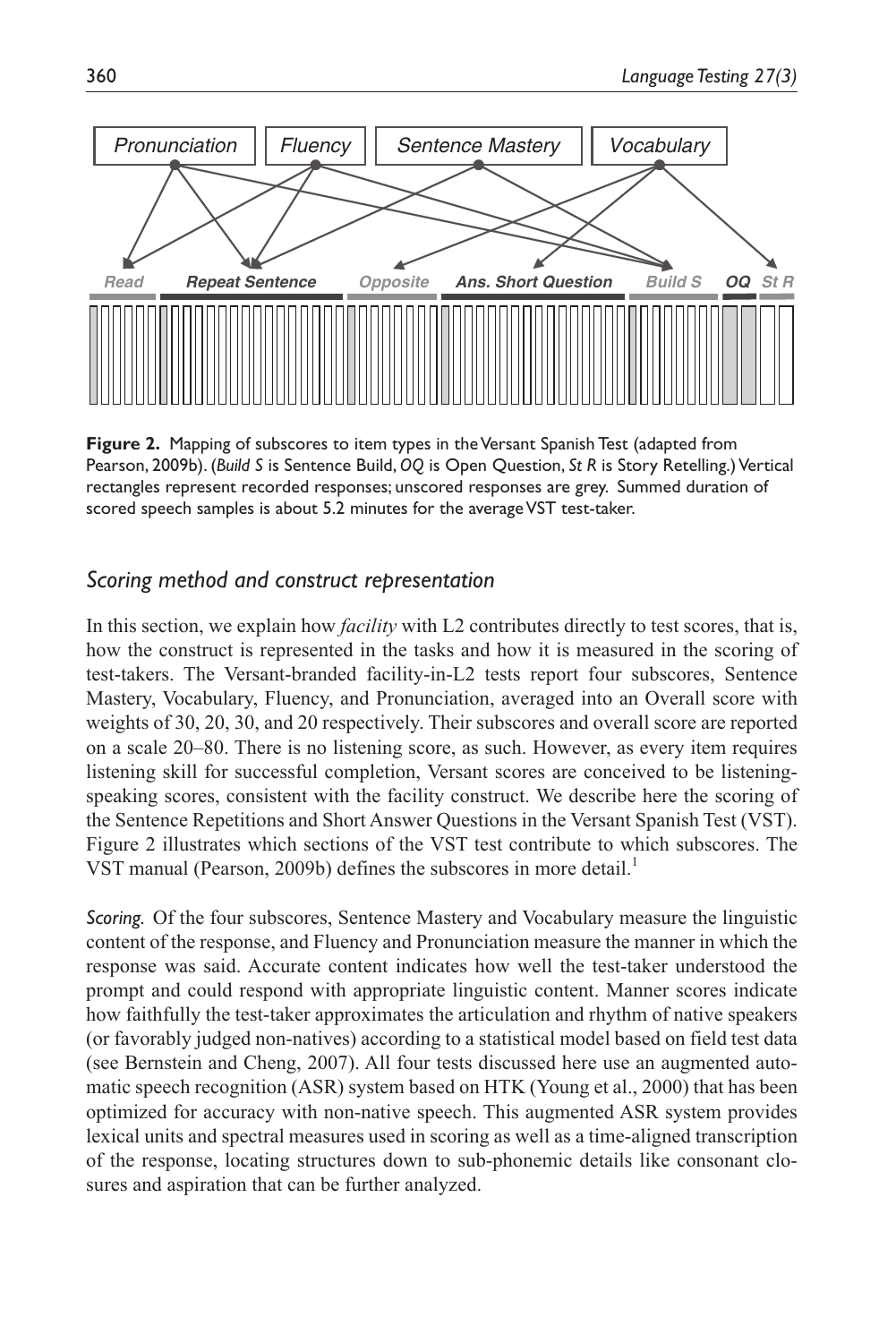*Sentence Mastery scoring.* A scoring engine calculates the Sentence Mastery subscore from the word strings that are produced by the augmented speech recognizer. For sentence repetition items, the recognized string is compared to the word string recited in the prompt, and the number of word errors is calculated as the minimum number of substitutions, deletions, and/or insertions required to find a best string match in the response. This matching algorithm ignores hesitations and filled or unfilled pauses, as well as any leading or trailing material in the response. An example of the error count calculation follows:

[Prompt] Larry took down five, but one at a time.

[Response] *uh Larry took now five one time I think yes.*

The leading 'uh' and the trailing 'I think, yes.' are ignored, and the remaining underlined part of the response can then be optimally modified to match the prompt string by substituting 'down' for 'now'  $(1)$ , then inserting 'but'  $(2)$ , 'at'  $(3)$ , and 'a'  $(4)$  in the correct positions. This response therefore is assigned four word errors. A verbatim repetition would have zero word errors. Item responses with different numbers of word errors are scored according to a partial credit Rasch model (Linacre, 2003).

The sentence-build items are scored the same way as the repetition items and located on a common IRT-based item-with-errors difficulty scale with the repeat items. A testtaker's Sentence Mastery subscore is derived from the words (mean 135) that are heard and repeated successfully (or not) in the 22 scored repeat or sentence build items in a particular test administration. The estimate of Sentence Mastery is then scaled to subtend the 20–80 reporting scale. Henning (1983) reports that a simpler form of sentence repetition scoring, with human item presentation, was an excellent predictor of ability in spoken English. Vinther (2002) reviews similar results relating sentence repetition accuracy to oral proficiency tests.

*Vocabulary scoring.* In the VST, Vocabulary scores are extracted from the test-takers' performance on the short answer, opposites, and story retelling items. For the short answer and opposite item types, the scoring uses a dichotomous IRT model based on the occurrence of key words or sequences that constitute correct answers. Correct answers are determined by expert judgment, and extended to include reasonable answers observed in the responses from native speakers and high proficiency non-native speakers. For example, in the item that presents a recording of the word 'right' and requires the test-taker to say the opposite, the experts posited 'left' and 'wrong', but the response 'read' (i.e. the opposite of 'write') was also common among high proficiency non-natives and was added to the list of correct answers for that item.

Story retelling items are scored for vocabulary by scaling the weighted sum of the occurrence of a large set of expected words and word sequences that may be recognized in the spoken response. Weights are assigned to the expected words and word sequences according to their semantic relation to the story prompt text using a method similar to latent semantic analysis (Landauer et al., 1998). These scores also contribute to the VST vocabulary score.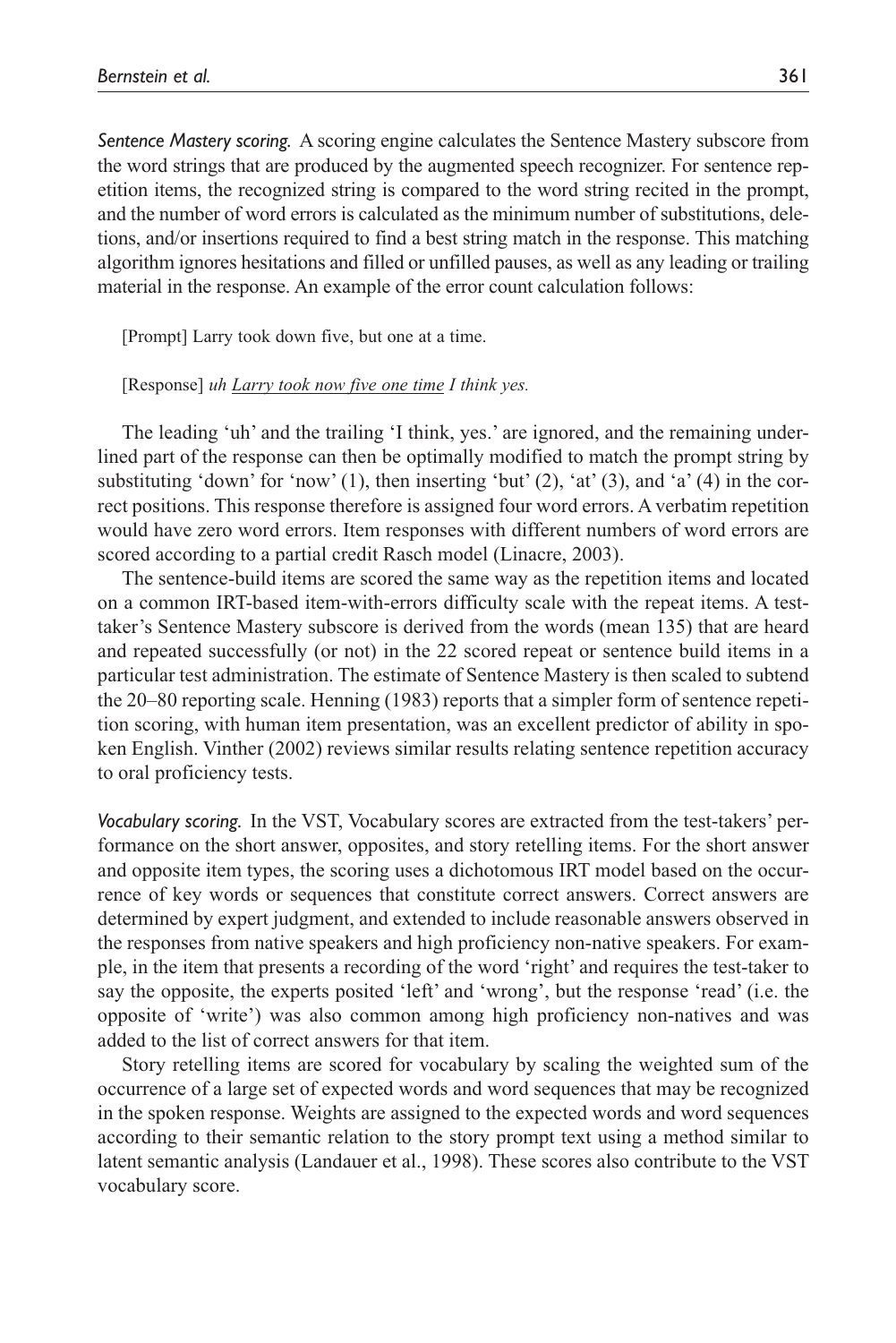*Fluency and pronunciation scoring.* The manner-of-speech scores are derived from a large set of base physical measures (e.g. durations of segments, syllables, and silences, and spectral properties of segments and subsegments) that are extracted during the recognition of the item responses. Words in responses are identified using acoustic models that are trained exclusively on non-native speech; then the identified word string is re-aligned to the response using native acoustic models. For all four languages discussed here, the native models are trained on a wide sample of speakers of different ages and a range of native accents, approximately balanced for gender.

The base physical measures are then scaled and transformed into fluency and pronunciation scores by a two-step process. First, the physical measures are scaled according to their likelihood in a native-speaker model of the relevant context-dependent linguistic unit. For example, if the test-taker pauses for 500 milliseconds in a position where it is not unlikely that a native might pause that long, the algorithm scales that pause as relatively fluent. Similarly for spectral properties of segmental units, if a spectrum sampled late in the first [t] of 'potato' is very unlikely in a model of the distribution of late spectra in native productions of [t] before stressed front vowels, then that spectrum is scaled as a relatively poor pronunciation. Thus, the first step effectively defines both the rhythmic and segmental aspects of the performance to be native likelihoods of producing the observed base physical measures. Then, in the second step, the scaled values derived from a training set of test-taker responses are optimized with parameter weights in a non-linear combination formula to match a set of human judgments of the fluency and pronunciation abilities of these test-takers.

Both the Fluency and Pronunciation scores are derived from the same responses to repetition items (and sentence build and reading items), but they are derived from different sets of physical parameters. The Fluency score is developed from durations of events, (e.g. response latency, words per time, segments per articulation time, inter-word times) and combinations of theses durations. Rosenfeld et al. (2003) present more detail on these parameters. The Pronunciation score is developed from segmental properties including the context-independent and context-specific spectral likelihoods according to native and learner segment models applied to the recognition alignment. Pronunciation scoring in the facility-in-L2 tests is similar in logic and result to that reported by Bernstein et al. (1990), and Franco et al. (2010).

*Representation of the facility construct in the scoring methods.* As arc 2 in Figure 1 suggests, it is necessary to provide a theoretical or evidential claim which explains how the construct measured is reflected in test scores. As the facility construct is narrow and explicit, the evidence for its representation in the test scoring can be quite specific. The construct can be analyzed into four assertions about a person's abilities to process and produce spoken language *in real time*.

- 1. A person extracts words and phrases from the incoming speech stream.
- 2. A person demonstrates understanding by producing appropriate and timely spoken responses.
- 3. A person speaks with a latency and at a rate (local and global) that is similar to that of natives and high-proficiency non-natives.
- 4. A person pronounces words and clauses in a manner that is similar to that of natives and high-proficiency non-natives.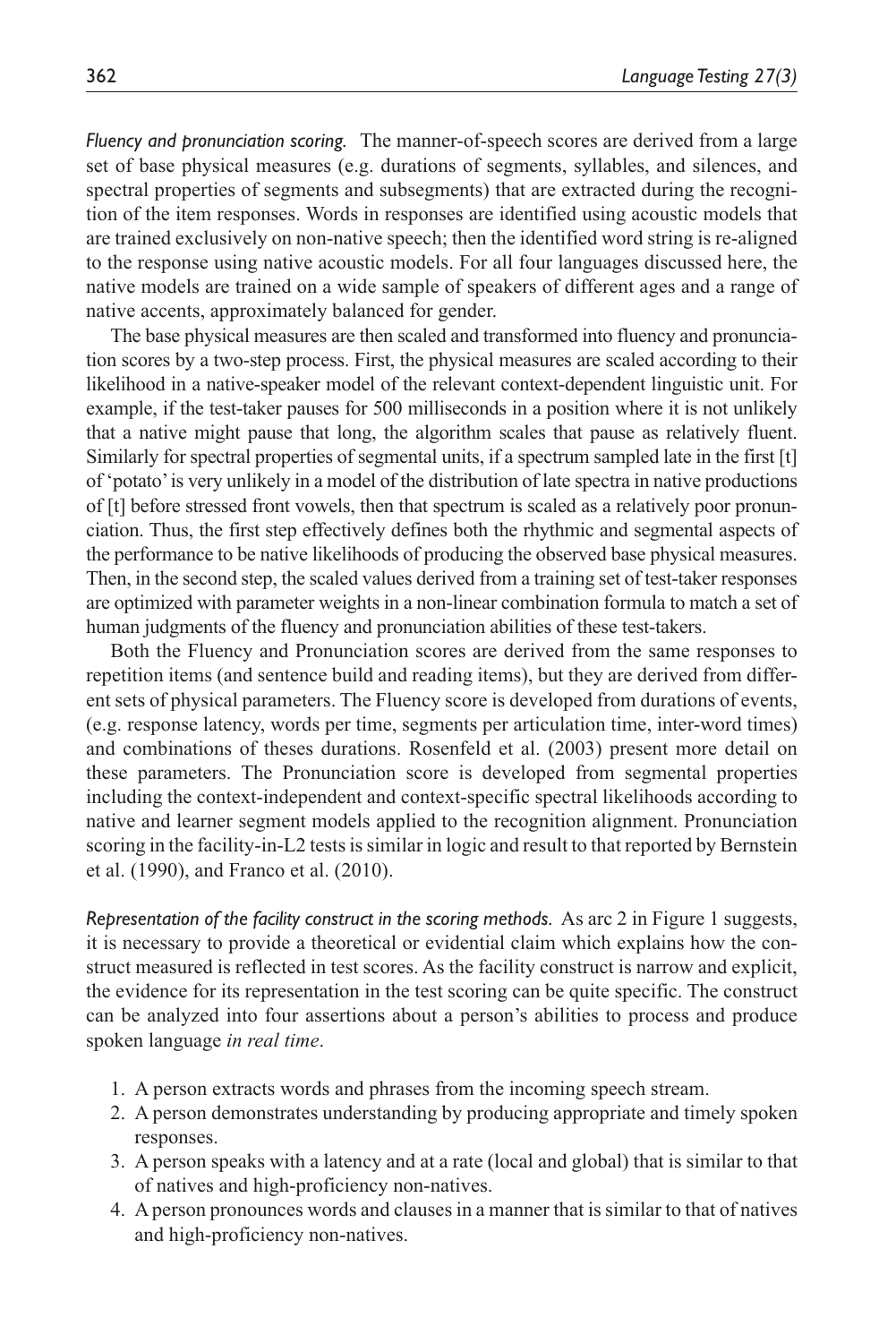Abilities 1 and 2 are straightforward inferences from the facility construct as stated (in slightly varying forms) in the documentation of the facility-in-L2 tests. Abilities 3 and 4 are related to the construct definition by the assumption that measurable similarity to likely response forms (in latency, timing, and spectral properties) produced by known high-proficiency speakers is a strong predictor of ability to speak intelligibly in a way that is suitable for 'native-pace' conversational interaction.

Simply put, these four abilities are what test-takers demonstrate in order to score highly on the facility-in-L<sub>2</sub> tests. In all tasks, the algorithms that measure the appropriateness of the answers have been scaled with reference to a set of field test responses, and then validated with unseen data. That is, scoring algorithms are developed using a large set of spoken test responses (the training data), then the algorithms are validated on a separate set of test responses from a distinct group of speakers that has been set aside for that purpose.

From a design point of view, the scoring algorithms used to estimate facility constitute an empirically derived and verifiable model of listening and speaking performance. Further, the model embodies a hypothesis about the development of real-time speaking and listening skills at different levels of L2 proficiency: it makes definite predictions about new speech samples from L2 speakers in relation to their judged proficiency and therefore has the advantage of being falsifiable. It may be seen as a data-driven hypothesis that aligns with the theories propounded by Hulstijn (2006) discussed below.

### *Concurrent validation data*

The comparison of automated test scores with scores from concurrent administrations of well-established tests with a similar purpose or related construct can be an important element in the validation of the automated tests. Because the purpose of the new test is to estimate the ability of the test-taker rather than to predict one score on one administration of a concurrent test, it is prudent to administer both tests more than once and in circumstances conducive to score independence. Such procedures also allow us to estimate the reliability of the scores on the concurrent test and the relative size of the variance in all the test scores associated with different sources.

In this section, we summarize the results of five experiments that compared scores from facility-in-L2 tests with scores from concurrent tests that were human-administered and human-scored. The five experiments include one each with Spanish, Dutch, and Arabic, and two experiments with English. In three of the experiments, both the automated tests and the human tests were administered twice. In one experiment, there was only one administration of the concurrent human test but the two interviewers submitted independent ratings of the test-taker's performance. In another experiment, the automated test was administered once, returning one score, while the human test was administered twice with double ratings for each administration. In the automated tests, items presented to the test-takers were randomly generated in each administration from relatively large item pools. For all experiments, when two raters were reporting scores based on the same performance, raters were instructed to report a score without consultation with the other rater. Table 2 summarizes the five data sets; more specific descriptions of the experiments are provided below and in the citations listed in the table.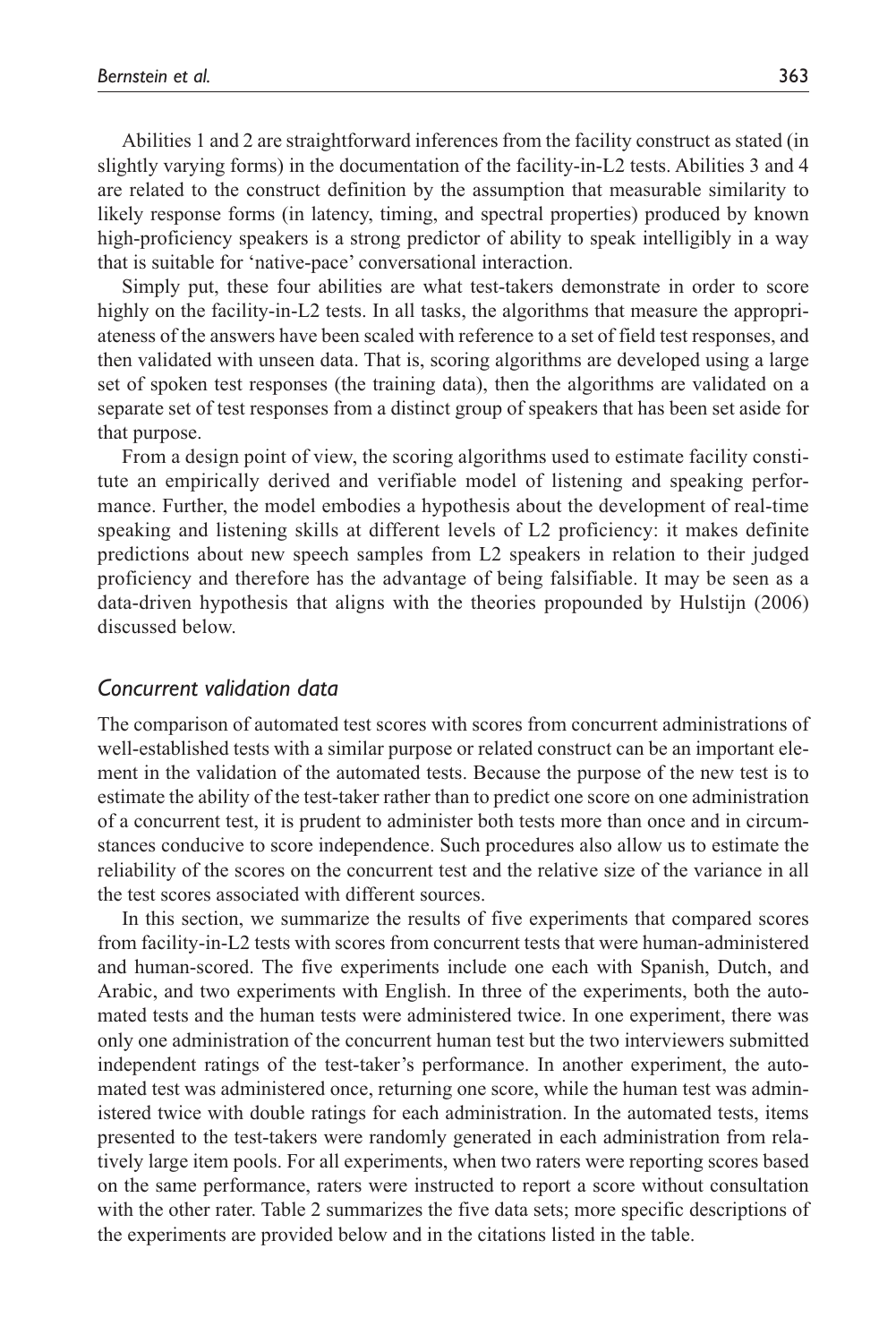|   |                                              | Table 2. Summary characteristics of the data sets I through 5 |                                           |                                   |                                            |                                                       |                                       |                                                |                                             |
|---|----------------------------------------------|---------------------------------------------------------------|-------------------------------------------|-----------------------------------|--------------------------------------------|-------------------------------------------------------|---------------------------------------|------------------------------------------------|---------------------------------------------|
|   | Data Number of Test-taker<br>Set test-takers | sample                                                        | Automated<br>test                         | Automated test<br>administrations | Human<br>test                              | (total human scores)<br>administrations<br>Human Test | score range<br>human test<br>Observed | Correlation                                    | Citation                                    |
|   | 57                                           | Convenience<br>sample                                         | Versant<br>Spanish                        |                                   | interviews<br>ILR-SPT                      | (2)                                                   | ILR 0+ to 4 0.92                      |                                                | Bernstein<br>Balogh &<br>(2007)             |
| 2 | 228                                          | near CEFRAI<br>Netherlands<br>immigrants,                     | Nederlands<br>Gesproken<br>(TGN)<br>Toets | $\mathbf 2$                       | CEFR OPI 2 (3)<br>and career<br>interviews |                                                       | CEFRAI-<br>and $AI$                   | classification<br>consistency<br>$\frac{8}{6}$ | De Jong<br>et alia.<br>(2009)               |
| ς | $\frac{8}{1}$                                | Convenience<br>sample                                         | Versant<br>Arabic                         |                                   | ILR-OPI $2(4)$<br>interviews               |                                                       | ILR 0 to 4                            | 0.87                                           | Ordinate<br>(2008)                          |
| 4 | $\overline{5}$                               | Students in<br>Adult Education<br>ESL Classes                 | Versant<br>English                        |                                   | Best <sup>+</sup><br>tests                 | 2(2)                                                  | BEST Plus<br>337 to 96                | $0.81 - 0.86$                                  | Van Moere<br>Thomas &<br>Present-<br>(2009) |
| 5 | $\frac{8}{2}$                                | takers in Iran<br><b>IEFL</b> test-<br>ဥ                      | Versant<br>English                        |                                   | interviews<br><b>IELTS</b>                 | 2(4)                                                  | $2.75$ to 9<br><b>IELTS</b>           | 0.77                                           | Farhady<br>(2008)                           |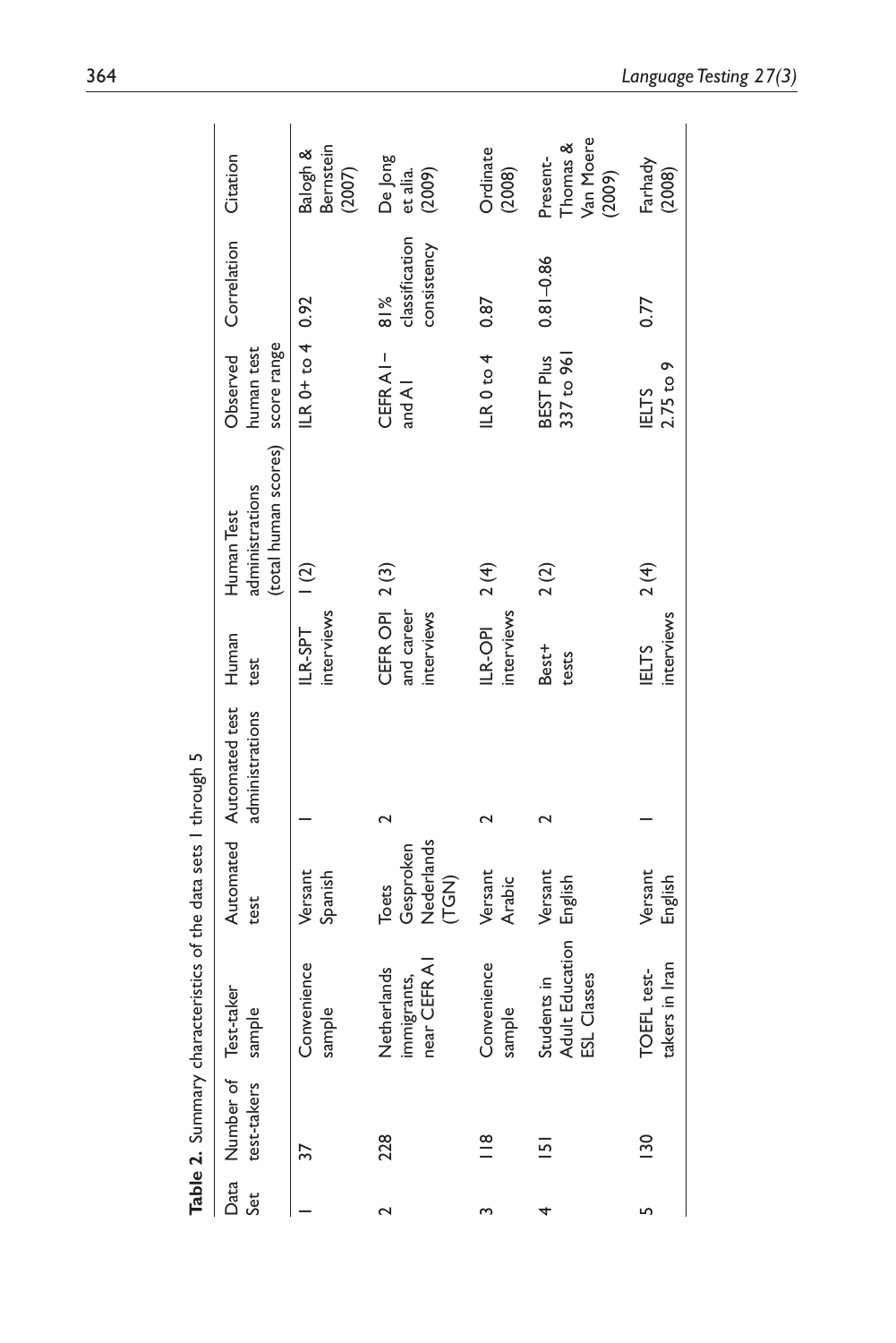

**Figure 3.** SPT interview scores versus Versant Spanish Test scores ( $r = 0.92$ ;  $N = 37$ )

The goal was to see how well the test-takers' ability as estimated on the facility-in-L2 tests corresponds to their ability as estimated on human tests. For this reason, whenever possible, all available human judgments (either two or four judgments) were combined to yield the best estimate of the test-takers' ability level as measured in the human test. The following paragraphs review the concurrent experiments.

*Data Set 1.* In this study (Balogh and Bernstein, 2007), a sample of 37 test-takers took one telephone administered Versant Spanish Test (VST) and one telephone administered interview with government-certified raters in accordance with the Spoken Proficiency Test (SPT) procedure, with scores reported on the Interagency Language Roundtable (ILR) scale. Each SPT interviewer-rater independently provided ILR-based ratings for each of the 37 candidates, for a total of 74 ratings. All test-takers participated in the interview within one day of the Versant Spanish Test administration. Figure 3 shows a scatter plot of ratings for 37 non-native Spanish speakers for the automated and human measures. The y-axis shows how Rasch logits map to ILR levels, revealing that the sample of test-takers distributed across ILR levels 0 through 4. The data in Figure 3 is for an early form of the VST that did not score story retelling responses. The split-half reliability of the VST scores for this sample was  $r = 0.97$ . The inter-rater reliability of the SPT was  $r = 0.93$ . The correlation between the Versant Spanish Test scores and the ratings from the SPT Interview was  $r = 0.92$ , with no obvious outliers.

*Data Set 2.* In this study (De Jong et al., 2009), a sample of 228 test-takers took the TGN automated test of spoken Dutch twice in succession and participated in two independent interviews. The test-takers were all learners of Dutch thought to be at or below the CEFR A1 level. The comparison was conducted to understand the relative accuracy of the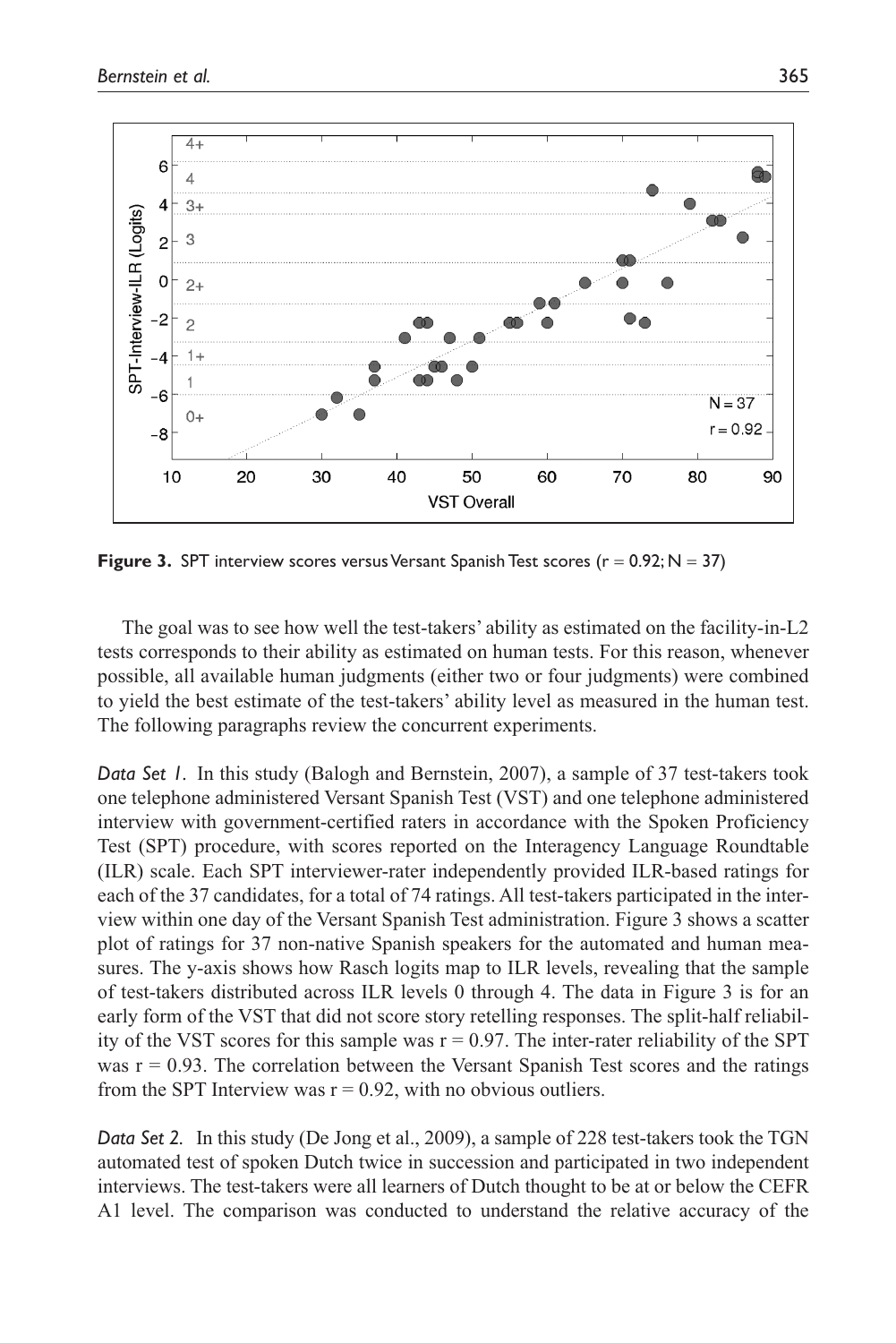| Decision 1                                   | Decision 2                              | $I-I$ | $I-0$ | $0 - 1$ | $0 - 0$ | <b>Agreement</b> |
|----------------------------------------------|-----------------------------------------|-------|-------|---------|---------|------------------|
| <b>CEFR</b> Interviewer<br>(OPI performance) | <b>CEFR Rater</b><br>(Career interview) | 64%   | 10%   | 9%      | 17%     | 81%              |
| <b>CEFR Observer</b><br>(OPI performance)    | <b>CEFR Rater</b><br>(Career interview) | 64%   | 9%    | 11%     | 16%     | 80%              |
| Human-Max.<br>(of 3 decisions)               | TGN-Max.<br>(of 2 decisions)            | 70%   | 14%   | 7%      | 8%      | 78%              |
| <b>TGN-I</b>                                 | TGN-2                                   | 58%   | 7%    | 12%     | 23%     | 81%              |

**Table 3.** Agreement on A1-minus cut-off: human–human, human–machine, machine–machine (adapted from Table 8, p. 58, in de Jong et al., 2009)

automated TGN test and human interviews in making a pass-fail decision with early-stage language learners. One interview was an OPI-style language interview and one was an independently administered career interview, but both were scored on a pass-fail basis according to a cut-off point at 'A1-minus' on a downward extension of the standard CEFR scale. The OPI-style test yielded two independent ratings – one from the interviewer and one from an observer, and then another rater independently rated the career interview as either above or below A1-minus. This procedure resulted in three independent human ratings of each test-taker's Dutch ability: two from the OPI and one from the career interview. The test-retest reliability of the TGN was  $r = 0.78$ , which is reasonably high considering that the sample was intentionally selected to be near one classification boundary. Considering the high-stakes use of the TGN, this reliability is not as high as one would like. Note, however, that the classification consistency between the two human interviews for this narrow sample was 81% and was also 81% between two administrations of the TGN. Table 3 presents the percentage agreement for A1-minus decisions for pairs of decisions wherein the decisions in a pair are based on different performances.

Noting the pattern of agreements in Table 3 (their Table 8), De Jong et al. (2009, p. 59) conclude, in part, that these 'two very different' spoken language tests (one fully automatic and the other based on human ratings of a human interaction) 'show the same degree of overlapping decisions as two sets of human ratings do.'

Although the above concurrent study sampled only low-level learners to establish pass-fail consistency, a separate benchmarking study used a different sample of Dutch speakers exhibiting performances over the full range of CEFR levels. This study involved 14 raters assigning a total of 5,984 ratings to 1,009 test-takers who performed on open question and story-retell tasks. De Jong et al. (2009) report that the TGN scale covered the whole range (A1-minus to C2) permitting the establishment of cut-offs at each of the CEFR levels.

*Data Set 3.* In this study (Pearson, 2008) a sample of 118 test-takers (112 learners and 6 native speakers, representing a total of 14 different language backgrounds) took two forms of the automated Versant Arabic Test (VAT) and two Arabic OPI tests within a 15-day window. Both tests are designed to measure ability in spoken Modern Standard Arabic, a non-colloquial form of Arabic; the spoken form of which is often used in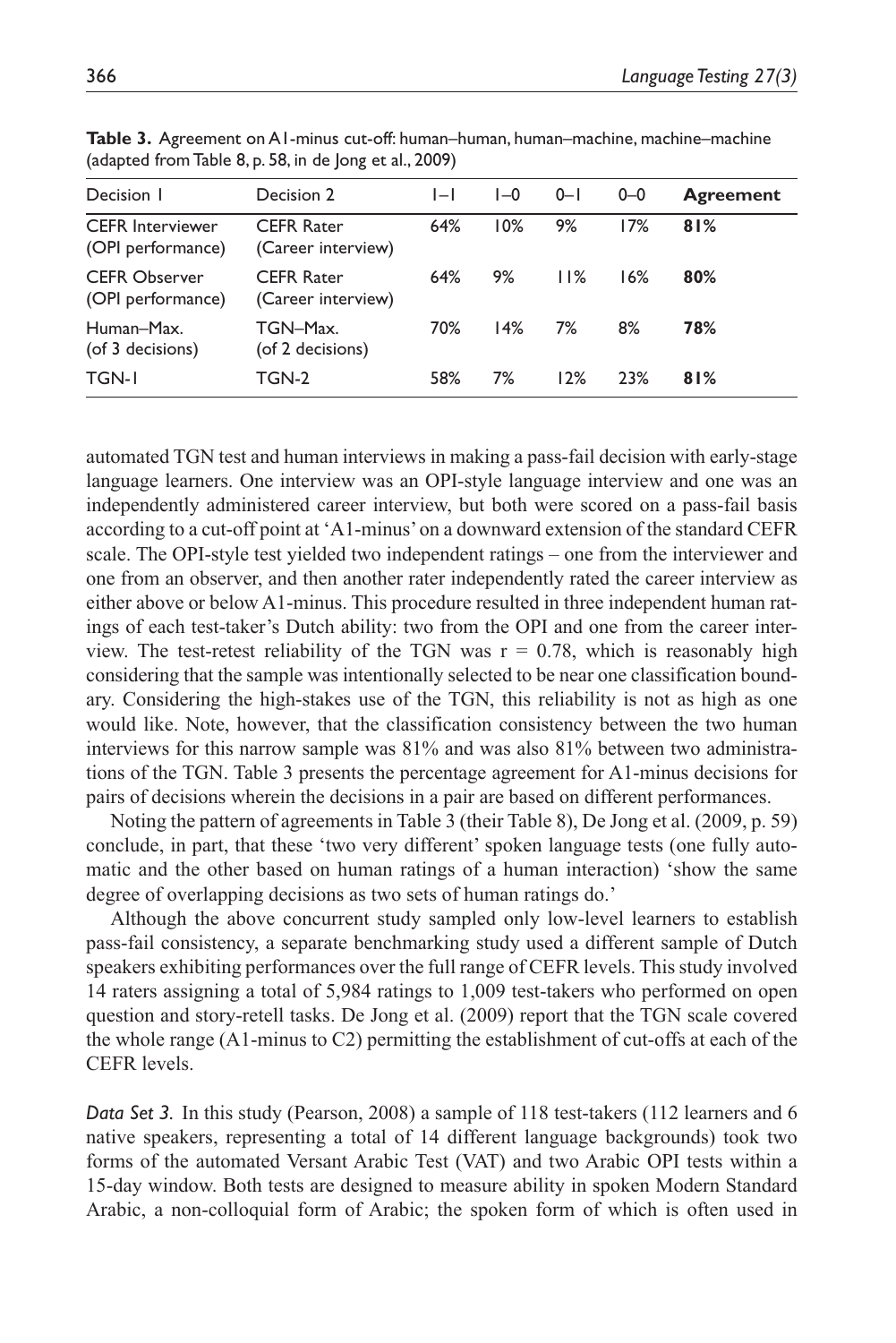

**Figure 4.** Test-takers' ILR OPI scores as a function of VAT scores  $(r = 0.87; N = 118)$ 

international broadcasting. Seven active U.S. government-certified oral proficiency interviewer-raters conducted the ILR OPIs over the telephone, following the official ILR procedures. The Versant Arabic Tests were administered by computer or over the telephone. The test-retest reliability of the Versant Arabic Test for this sample of test-takers was  $r = 0.93$ . The test-retest reliability of the OPI was  $r = 0.91$ . When comparing each rater's individual scores with the average score from the other interview, correlation coefficients ranged from  $r = 0.86$  to 0.93. The four independent OPI ratings were subject to Rasch-scaling using the computer program FACETS (Linacre, 2003), where the value of a  $+$  rating was modeled as 0.5 (thus,  $1+$  is entered as 1.5 in the Rasch modeling). For the human scores displayed in Figure 4, the boundaries of the different ILR levels were mapped onto a continuous logit scale. This is shown on the y-axis, revealing that the sample distributed across ILR levels 0 through 3+. Figure 4 is a scatter plot of the ILR OPI ability estimates as a function of VAT scores for the sample of 118 test-takers. (The wide range of logits can be explained by unusually high agreement among raters, which, together with four observations per candidate, has resulted in very little randomness in the data. The data have an almost deterministic-Guttman pattern.)

The correlation between these two sets of test scores is 0.87, indicating a reasonably close relation between machine-generated Arabic scores and scaled scores from the human-rated interviews. Note that this correlation of 0.87 is in the range of those observed between a single certified ILR OPI interviewer and the average of two others conducting another independent interview. Figure 5 plots randomly selected single-interviewer scores for interview 1 versus interview 2 for each of the 118 test-takers for whom two double-rater interviews were available. Scores are given in their OPI values, but displayed (with added jitter) at their nominal values on a logit scale.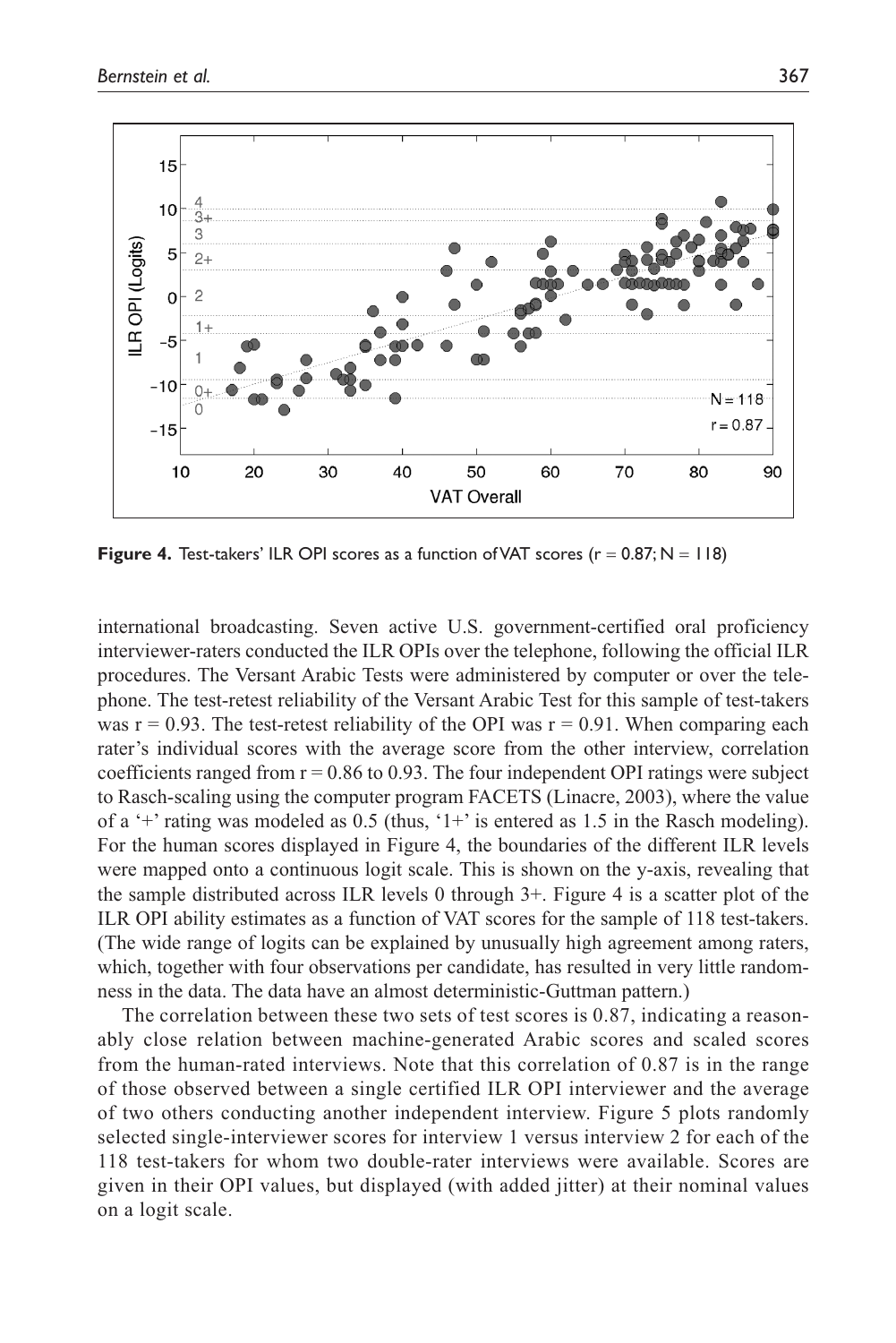

**Figure 5.** Single-rater ILR scores for test-takers in one OPI interview as a function of a single rater on a different interview. Scores are presented as ILR values  $(0, 0+, 1, 1+, ...)$  positioned on a logit scale, with small jitter added to each score to reveal multiple points with the same values from the two raters  $(r = 0.90; N = 118)$ 

*Data Set 4.* In this study (Present-Thomas and Van Moere, 2009), a sample of 151 testtakers completed four tests within 24 hours: two BEST-Plus tests and two administrations of the Versant English Test (VET). The BEST-Plus is a scripted oral interview (CAL, 2005) that lasts anywhere from 3 to 20 minutes, depending on the test-taker's proficiency level. The BEST-Plus interviews were conducted by qualified examiners, trained and certified by the Center for Applied Linguistics. Observed scores range from 337 to 961 on BEST-Plus and from 20 to 80 on the VET. The 151 test-takers were sampled from adult ESL classes with an expectation that most would perform at a relatively low level in spoken English. In fact, the sample of test-takers spanned the full score range on both BEST-Plus and Versant, but were over-represented at low-intermediate levels. The sample included 25 different language backgrounds with ages from 18 to 79.

Figure 6 shows two scatterplots of the average score on the two administrations of the BEST-Plus test – first as a function of the scores from the first administration of the automated test (VET1) and then as a function of the second administration (VET2). The VET1 test was a non-standard version that was modified not to present a portion of the difficult items. Scores were analyzed to gauge agreement between human and machine tests in relation to test reliability. The test-retest reliability for this sample of test-takers was  $r = 0.93$  for the Versant English Test and  $r = 0.86$  for the BEST-Plus. As Table 4 shows, the Versant test scores predict the average BEST-Plus score as accurately as one BEST-Plus score predicts a second BEST-Plus score. The data are not normally distributed; the Spearman's rho coefficients are higher (VET1-BEST-Plus: 0.87, and VET2-BEST-Plus: 0.88).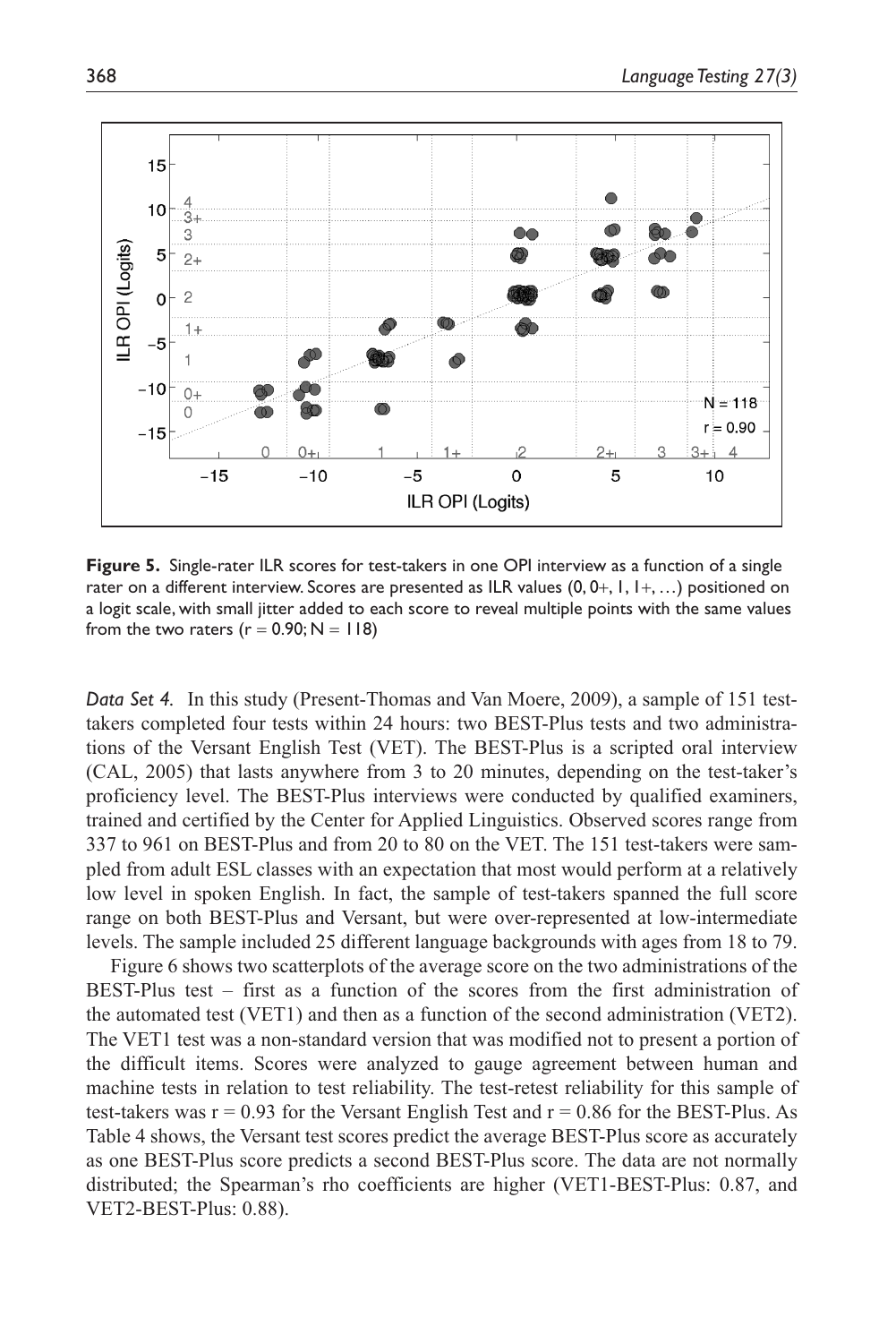

Figure 6. Average of two BEST-Plus scores as a function of Versant English Test (VET) score.  $VET1: r = 0.86, VET2: r = 0.81, N = 151$ 

*Data Set 5.* In this study (Farhady, 2008), 130 English learners in Iran who had signed up to take the official TOEFL iBT test, were invited to take one Versant English Test and two interview speaking tests based closely on the IELTS procedure and administered by active IELTS examiners. The participants represented various language backgrounds including Persian, Azari, Kurdish, Balouchi, and Guilaki. For each of the 130 test-takers, there are four test scores of interest: one Versant English score, one official TOEFL iBT score, and two IELTS-like interview scores. In the speaking section of the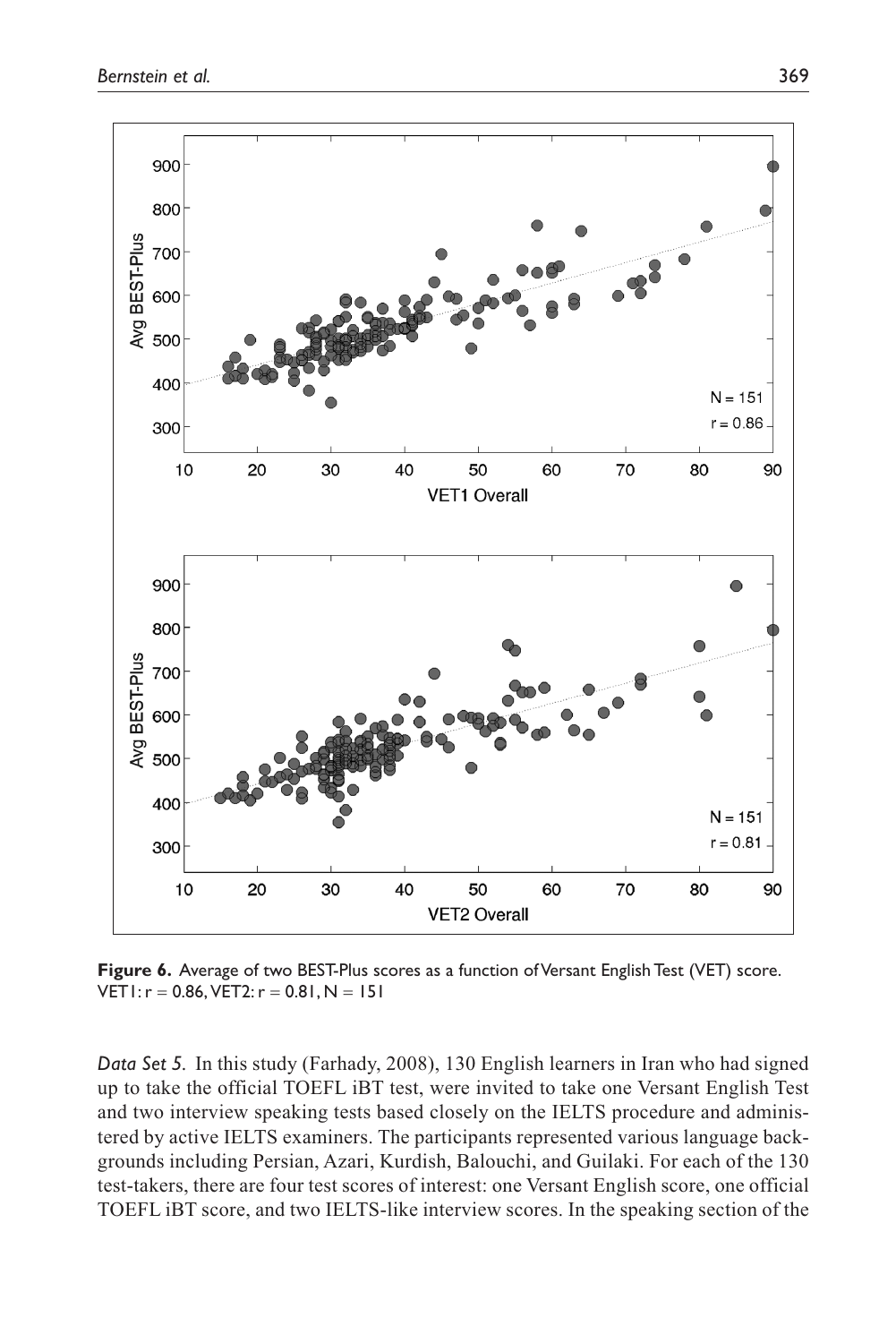| <b>Test</b>              | Versant<br>English I | Versant<br>English 2 | <b>BEST</b><br>Plus I | <b>BEST</b><br>Plus <sub>2</sub> | <b>BESTPlus</b><br>Average |
|--------------------------|----------------------|----------------------|-----------------------|----------------------------------|----------------------------|
| Versant English I        |                      |                      |                       |                                  |                            |
| Versant English 2        | 0.93                 |                      |                       |                                  |                            |
| <b>BEST Plus I</b>       | 0.85                 | 0.80                 |                       |                                  |                            |
| <b>BEST Plus 2</b>       | 0.83                 | 0.81                 | 0.86                  |                                  |                            |
| <b>BEST Plus Average</b> | 0.87                 | 0.88                 |                       |                                  |                            |

**Table 4.** Spearman rho correlations between administrations of the Versant English Test and the BEST Plus

iBT, six speaking items are presented by computer and the spoken response recordings are scored by human listeners. In the IELTS-style interviews, test-takers answered questions, took a long speaking turn, and participated in a discussion. Interviews were conducted by a total of four raters; in each of the two interviews, one rater acted as the interlocutor and the other just rated. Observed average scores range from 2.75 to 9.00 on the IELTS scale and from 30 to 80 on the VET. IELTS speaking scores reported here are the average of the two ratings, one from the interviewer and one from an observer/rater.

For the Iranian sample, the split-half reliability of the Versant English Test was  $r =$ 0.93. The inter-rater reliability for ratings of the same performance in the IELTS-style interviews was between  $r = 0.77$  and  $r = 0.79$ . The reliability of the TOEFL iBT speaking scores for this sample is unknown, but the score distribution was normal: on a scale of 0–30 the scores ranged from 10 through 30, with a mean of 19.8 and standard deviation of 3.8. The correlations among the four test scores for this set of 130 Iranian test-takers are presented in Table 5. The highest coefficient in the table is the first and second IELTS-style interviews  $(r = 0.88)$ . The next highest correlations are the Versant English Test with the IELTS-style interviews  $(r = 0.77)$  and the Versant English Test with the TOEFL iBT speaking scores  $(r = 0.75)$ .

*General observations on these data sets.* All the automatic facility-in-L2 tests under study in these experiments have high reliability ( $r = 0.93$  to 0.96, depending on the experiment). The human rated tests also have generally high reliability ( $r = 0.86$  to 0.93). In the Dutch experiment, the automatic TGN test agreed with a careful human decision 78% of the time, while the human decisions agreed for a given test-taker 81% of the time. In all four

|                                | Versant<br>English | <b>TOEFL IBT</b><br>Speaking | <b>IELTS-style</b><br>Interview I | <b>IELTS-style</b><br>Interview 2 |
|--------------------------------|--------------------|------------------------------|-----------------------------------|-----------------------------------|
|                                |                    |                              |                                   |                                   |
| Versant English Test           |                    |                              |                                   |                                   |
| <b>TOEFL IBT Speaking</b>      | 0.75               |                              |                                   |                                   |
| <b>IELTS-style Interview I</b> | 0.77               | 0.71                         |                                   |                                   |
| <b>IELTS-style Interview 2</b> | 0.71               | 0.72                         | 0.88                              |                                   |
| <b>IELTS-style Average</b>     | 0.77               | 0.73                         |                                   |                                   |

**Table 5.** Correlations between score-pairs in four sets of test scores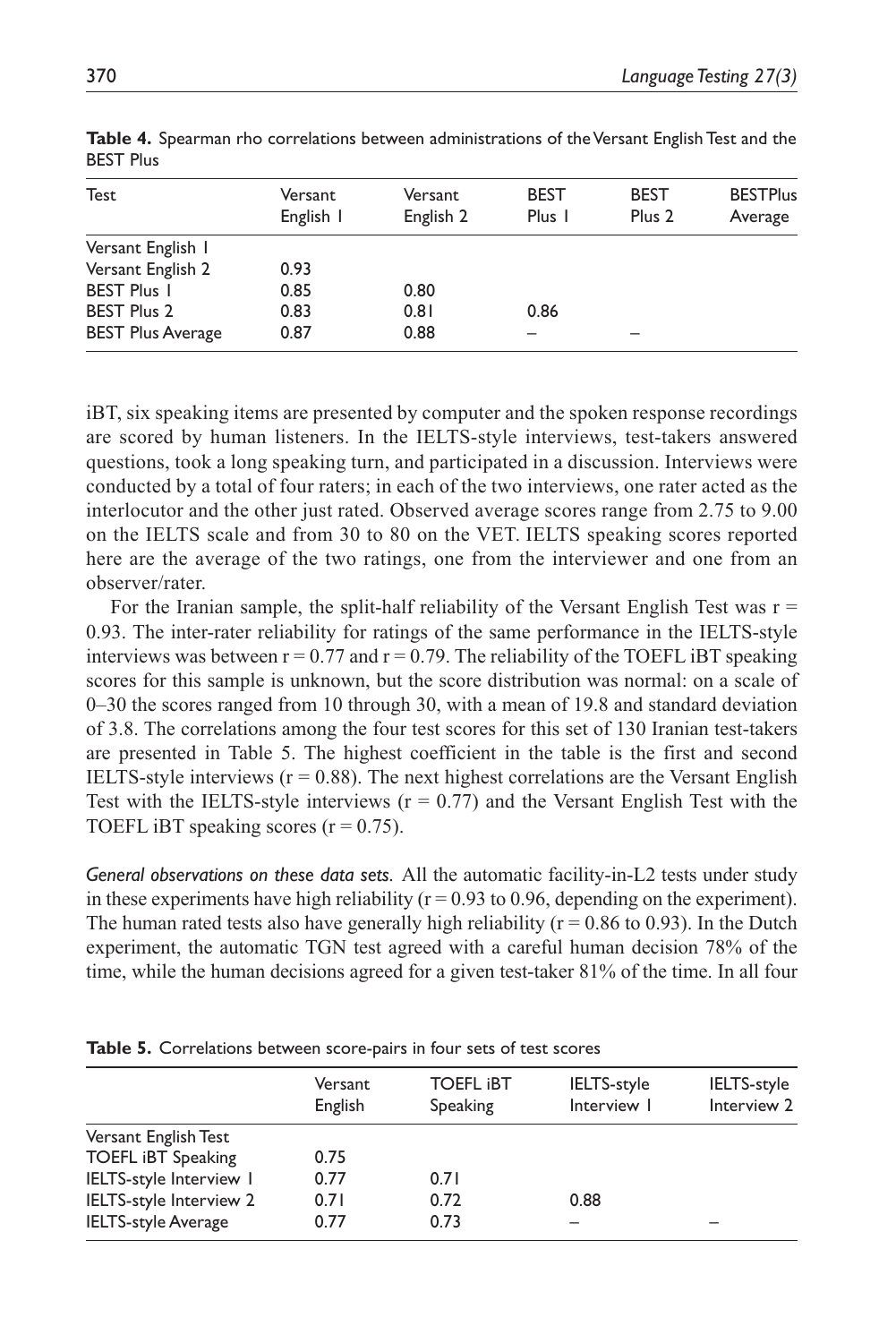cases with continuous data, the automatic test score accounted for a major portion of the reliable variance in the human rated scores from the sample of test-takers under study.

Looking for counter-examples, visual inspection of the scatter plots reveals cases where, despite a high overall correlation coefficient, a single position on the automated test score axis describes test-takers of widely varying OPI score values. Data Set 3, for example, shows test-takers who score comparably in the automated test yet who have scores on the ILR scale varying from 1 to  $2+$  (Figure 4). This is likely due to two main factors. The first factor is measurement error. Part of it is exhibited in the test-retest scatter plots of the Arabic OPI (Figure 5), which shows that measurement of individuals varies considerably even across occasions of the same test. (Note, however, that the test occasions are assumed to tap the same construct because the test tasks are consistent and the scores exhibit sufficient mutual variance). The second factor is that facility-in-L2 and OPI tests genuinely tap somewhat different constructs due to test methods and task design. Nevertheless, it is argued that as the facility-in-L2 tests measure core skills that are building blocks of speaking proficiency, the relationship between Versant scores and interview test scores is attributable to a common construct underlying speaking proficiency. When concurrent studies are undertaken on other tests purporting the same or similar constructs, considerable cross-dimensional spread is often evident. The TOEFL and IELTS both purport to assess language skills within the academic domain and can be used for university admissions decision-making, yet they correlate at anywhere between 0.67 and 0.83 (Geranpayeh, 1994); lower than the coefficients reported here.

Despite differences in construct, interactivity, and complexity of spoken material, the automatic test scores generally cover abilities ranging from 0 to  $3+$  on the ILR scale (the full scale being 0–5), and account for most of the reliable variance that is found in the interview test scores. The scores from the two kinds of test are strongly related across five experiments in four languages with various populations and score-use contexts.

### *Discussion*

Several kinds of evidence support an interpretive argument for the valid use of scores from a fully automated spoken language test. As shown in Figure 1, these are: a construct definition for an automated test (facility-in-L2); a theoretical rationale for linking test-taker ability to test scores, and psychometric evidence for test score consistency (arc 2); concurrent data relating automated test scores to communicative tests (arc 3); and a hypothesized mediated link between a facility-in-L2 test and the target domain (arc 1). The relation between OPI tests and the target domain (arc 4) is posited, but not directly addressed.

This line of argument should not be construed as: 'the test scores correlate reasonably highly with the OPI scores, therefore the test is valid.' Rather, the argument asserts:

**if** other excellent tests of L2 oral skills are predictive of behavior in the real world and are valid for score-based inferences, and

**if** the facility-in-L2 test correlates with these tests as well as these different tests correlate with each other, and

**if** facility-in-L2 tests also meet reasonable theoretic and psychometric criteria,

**then** there are grounds for a mediated link between the facility-in-L2 test scores and real world spoken performance in L2.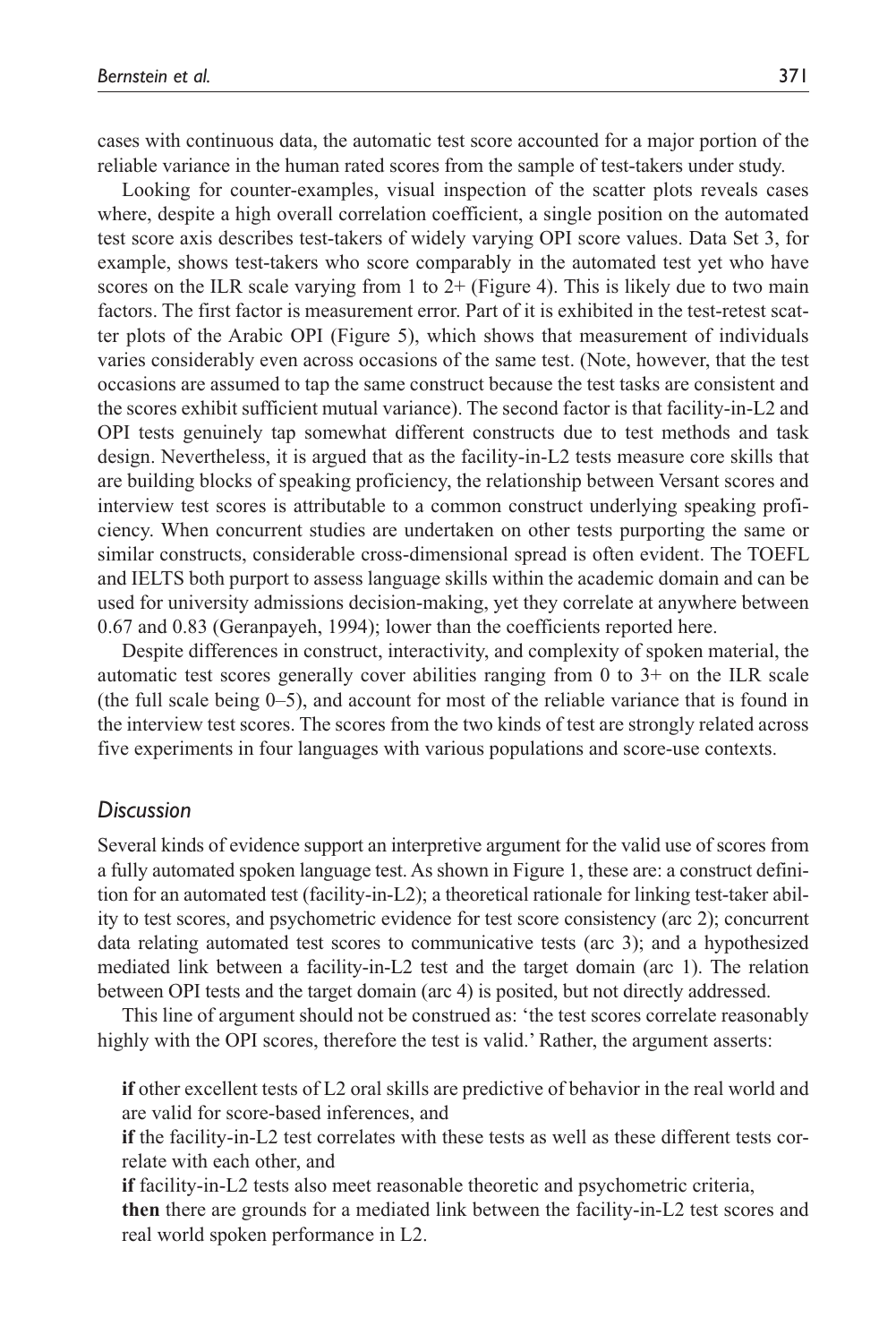In this section, we address four counter-claims to the interpretive argument (space limits us to four). The *first counter-claim* is that validity can only be established with reference to test score use and decisions made on the basis of test scores, and not merely on the basis of consistently measuring test-takers according to a defined construct. Test selection should not only be a case of 'Will this test tell me who has better skills?', but rather, 'Who is the test intended for? What decisions will be made on the basis of scores? What is the domain that test language and tasks should represent?'

While some extrapolation and predictive validity data has been gathered (Suzuki et al., 2008) for facility-in-L2 tests, more such evidence can usefully be collected. However, since the domain – 'generally effective speech communication' – is unspecified, an interpretive argument is difficult to make based on extrapolation to that non-test domain, which is a problem for OPIs and facility-in-L2 tests alike.

Nevertheless, there are two rebuttals to the counter-claim that hinge on domain specificity or test score use. First, although language test designers prefer to specify a target domain, research has failed to establish the link between domain-specific tests as an exclusive predictor of domain-specific performance. Domain-specific testing should not only show divergent relationships with tests that sample other domains, but should also show divergent relation to real-world behavior in other domains. However, to our knowledge, no such evidence has been found. As Fulcher and Reiter (2003) argue, researchers in EAP have failed to isolate specificity of test tasks (Clapham, 2000), therefore we are not yet able to link task-specific performance with domain-specific performance in a way that also demonstrates non-domain divergence. One therefore can posit a general target domain which can be sampled by non-domain-specific tests as implied by the work of Hulstijn (2006) and Schoonen et al. (2009), who posit a core of language proficiency shared by adult native speakers, drawing on knowledge and skill. In Hulstijn's theory:

For speech perception and speech production, knowledge refers to:

- 1. Speech sounds, phonemes, stress and intonation patterns
- 2. Lexicon (frequent items)
- 3. Morphosyntax (frequent structures).

Skill refers to the ability to accurately online process phonetic, lexical and grammatical information receptively and productively in utterances that occur in any communicative situation, common to all native speakers (cleaners, car mechanics, and journalists). (Hulstijn, 2006, p. 17)

A second response to the first counter-claim hinges on proper score use. We assert that, in many cases, the automated test scores alone should not be the sole basis of decision-making, but rather facility scores are one piece of evidence about a candidate that would contribute to decision-making. For example, when deciding on entry into an academic course of study, decision-makers might need to know the candidate's facility with the spoken language, *in addition to* the candidate's grades, work habits, their ability to read and assimilate difficult text, and whether or not they have the presentation skills to give a reasoned argument in an academic setting. But since the automated test is easy to administer and reliable, it might be used as the first test in a series of listening and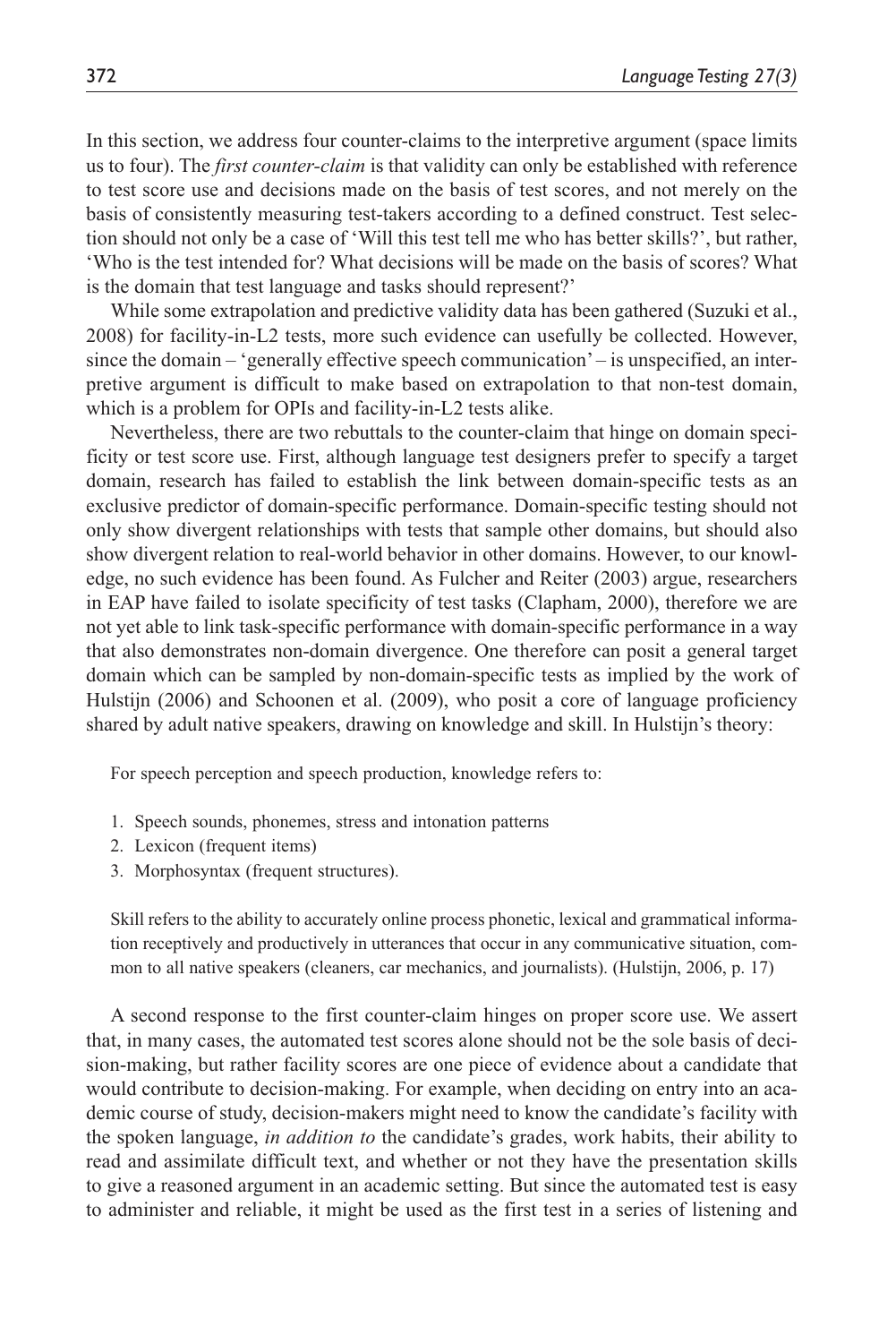speaking proficiency tests, where a low score would demonstrate that the candidate was below the essential threshold for core facility with the spoken L2, and thereby could be precluded from further testing.

We acknowledge that this approach to validity may be at odds with current thinking on the justification of test scores for a specific use, nevertheless, a test of 'generally effective speech communication' is useful in many contexts as one part of a test battery.

A *second counter-claim* is that the facility-in-L2 test lacks the functional, strategic, and complex language content of the target domain. This is important as content is an important aspect of validity (O'Sullivan et al., 2002). In other words, we would normally expect to see certain elements of real-life communication represented in the test, including functions such as persuading or hypothesizing, strategies such as interrupting or turntaking, and complex linguistic units such as strings of sentences in coherent long turns. This is a compelling criticism for linguists grounded in authentic and domain-representative test methods, since the facility-in-L2 test does not elicit functional content or conversation strategies.

The primary response to the second counter-claim is that facility-in-L2 tests measure essential linguistic skills that operate on the smaller core elements used in all language situations and underlie the ability to perform all of the communicative functions. The facility-in-L2 test elicits densely sampled linguistic units at the sentence level and below. Selecting words for phrases, building phrases into clauses, and clauses into sentences, in real time, is the core skill in spoken language communication. On the one hand, functional content would not be possible without these core linguistic skills, and on the other hand, functional abilities are strongly predicted by these core linguistic skills. It is possible that some functional applications of language are borrowed from L1. Concerning the measurement of communication strategies such as turn-taking, much evidence suggests that these are, in any case, very difficult to elicit and measure in a standardized and consistent way in interview tests, since task and interlocutor variables play an important part in the demonstration of these skills (Brown, 2005). Research results suggest that when the strategic competences are measured, there is contamination from extraneous traits such as 'talkativeness' (Van Moere and Kobayashi, 2004).

A *third counter-claim* could be that the eliciting materials and expected responses in the facility-in-L2 tests are too short and too simple to measure the full range of oral proficiency. More exactly, the claim might be that because the facility-in-L2 scores are overwhelmingly based on responses of less than 10 or 12 words in length, higher levels of skill cannot be distinguished. A rebuttal to this claim is that the Standard Error of Measurement of the automatic scores is roughly constant from the lowest to the highest score on the scale (SEM  $\approx$  3 points on the 20–80 scale of the Versant English, Spanish, and Arabic tests) and that where there is available data the facility scores continue to align closely to human-test scores up to ILR level 3 or even 3+ (see Figures 3 and 4). This data suggest that the materials may not be too short to discriminate L2 speakers up to the high-intermediate level.

For the Fluency scores, in particular, there is a more interesting rebuttal to the 'too short' claim. Rubin (2009) reports that the most potent suprasegmental parameter predicting oral proficiency is intra-run fluency. That is, when combining base measures like speaking rate and articulation rate to estimate fluency, it is the fluency of small,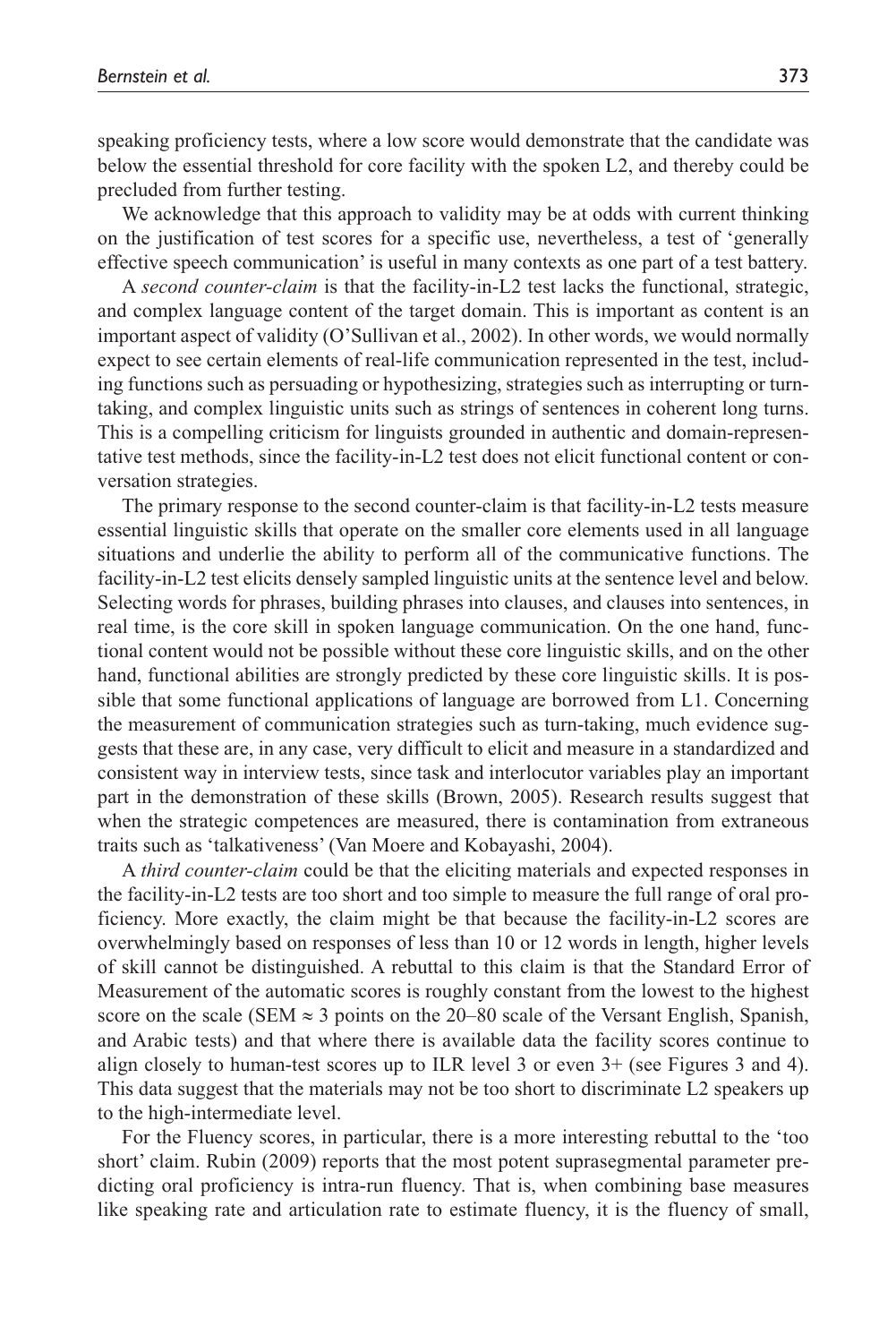inter-silence bursts of speech that yield the most information about a speaker's oral proficiency. As these runs are typically much less than 10 or 12 words long, it would seem that the facility-in-L2 item materials are of sufficient length. Furthermore, observed articulation rates are quite distinct for different linguistic content (texts) that are spoken. For this reason, the articulation rate can provide more useful information if the linguistic content is accurately known, and much more exact information if the distribution of rates for this content (over a range of candidates) is known ahead of time. These favorable conditions are met in scoring the sentence repetition and sentence build items in the facility-in-L2 tests.

The question still remains: is analysis of responses to informal item material on everyday topics too simple to differentiate performance at levels above basic? Schoonen et al. (2009) looked at elements of language skill and task to see which factors are useful in distinguishing candidates between the adjacent intermediate CEFR levels B1 and B2. Among Schoonen et al.'s variables, the best at distinguishing B1 and B2 speaking performance (at about 80% accuracy) are linguistic knowledge (such as vocabulary) and phonological fluency. After these, the next best distinguishing characteristics were sentence-construction latency and pronunciation – two aspects of speaking performance that are measured quite appropriately in sentence repetitions and sentence build tasks.

Over a range of task types, Schoonen et al. found that task characteristics such as language complexity, discourse type, and setting were not influential for distinguishing B1 and B2 speakers. In fact, these measurements were stable across tasks, and showed no systematic differences between task types. One of the best tasks for separating B1 and B2 candidates was a low-formality, low-complexity description, rated by experts as a CEFR level A2 task. Thus, empirical data suggests that the facility-in-L2 tasks may yield information at levels at least up to high-intermediate (CEFR B2 or ILR 3).

The *fourth counter-claim* relates to the washback on teaching and learning that might occur as a result of sentence-repetition tasks being used in high-stakes testing. It is possible that the automated tests are susceptible to off-construct coaching. As yet, there is no data to support or refute the fourth counterclaim, although the automated test providers welcome such research.

In conclusion, the scoring of the facility-in-L2 tests has properties that no practical human-scored test has. That is, the facility scoring implements an empirically derived quantitative model of listening and speaking performance at different levels of L2 proficiency. This performance model is by no means complete, and facility has yet to be reconciled within a model of communicative competence, but it is grounded in psycholinguistic research. The model operates upon linguistic units at the sentence level and below – the units that are best understood and most densely exhibited in real language use. The psychometric data suggest that facility is an important component of effective speech communication or oral proficiency. As such, these tests offer a starting point for a generation of more accurate measurement methods.

#### **Acknowledgements**

The authors acknowledge that they work for the publisher of the assessment instruments described in this paper. We gratefully acknowledge the key role of Brent Townsend in the development of the instruments, and the role of John de Jong in framing some validity issues. We also thank the guest editor for her helpful comments on drafts of this manuscript.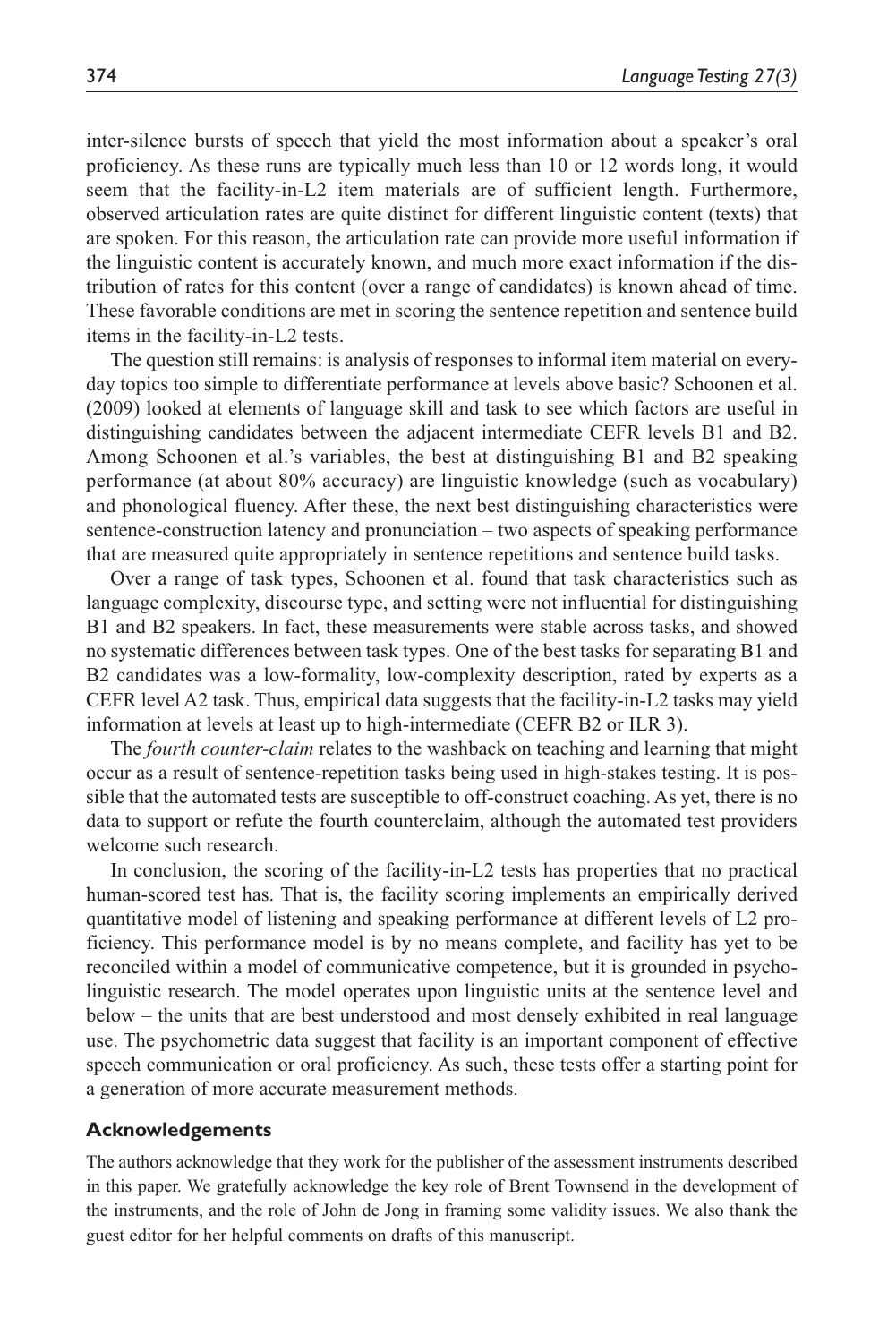### **Note**

1. *Sentence Mastery:* Sentence Mastery reflects the ability to understand, recall, and produce Spanish phrases and clauses in complete sentences. Performance depends on accurate syntactic processing and appropriate usage of words, phrases, and clauses in meaningful sentence structures.

*Vocabulary:* Vocabulary reflects the ability to understand common everyday words spoken in sentence context and to produce such words as needed. Performance depends on familiarity with the form and meaning of everyday words and their use in connected speech.

*Fluency:* Fluency reflects the rhythm, phrasing and timing evident in constructing, reading and repeating sentences.

*Pronunciation:* Pronunciation reflects the ability to produce consonants, vowels, and stress in a native-like manner in sentence context. Performance depends on knowledge of the phonological structure of everyday words as they occur in phrasal context.

#### **References**

- Balogh J, Bernstein J (2007). Workable models of standard performance in English and Spanish. In Matsumoto Y, Oshima DY, Robinson OR, and Sells P (Eds.), *Diversity in language: Perspective and implications* (pp. 20–41). Stanford, CA: Center for the Study of Language and Information Publications.
- Bernstein J, Cheng J (2007). Logic, operation, and validation of a spoken English test. In Holland VM, Fisher FP (Eds.), *The path of speech technologies in computer assisted language learning* (pp. 174–194). New York: Routledge.
- Bernstein J, Franco H (1996). Speech recognition by computer. In Lass, N (Ed.), *Principles of experimental phonetics* (pp. 408–434). St. Louis, MO: Mosby.
- Bernstein J, Cohen M, Murveit H, Rtischev D, and Weintraub M (1990). Automatic evaluation and training in English pronunciation. In *Proceedings of the ICSLP-90: 1990 International Conference on Spoken Language Processing* (pp. 1185–1188). Kobe, Japan.
- Brown A (2005). Interviewer variability in oral proficiency interviews. *Language Testing and Evaluation 4*. Frankfurt: Peter Lang.
- Center for Applied Linguistics (2005). *Technical report: Development of a computer-assisted assessment of oral proficiency for adult English language learners.* Washington, DC: Centre for Applied Linguistics.
- Cherry C (1966). *On human communication* (2nd ed.). Cambridge, MA: MIT Press.
- Clapham C (2000). Assessment for academic purposes: Where next? *System,* 28, 511–521.
- Council of Europe (2001). *Common European Framework of Reference for Languages: Learning, teaching, assessment*. Cambridge: Cambridge University Press.
- Cronbach L (1988). Five perspectives on validation argument. In Wainer H, Braun H (Eds.), *Test validity* (pp. 3–17). Hillsdale, NJ: Lawrence Erlbaum.
- De Jong JHAL, Lennig M, Kerkhoff A, and Poelmans P (2009). Development of a test of spoken Dutch for prospective immigrants. *Language Assessment Quarterly*, 6(1), 41–60.
- Educational Testing Service (1982). *Oral proficiency testing manual*. Princeton, NJ: Educational Testing Service.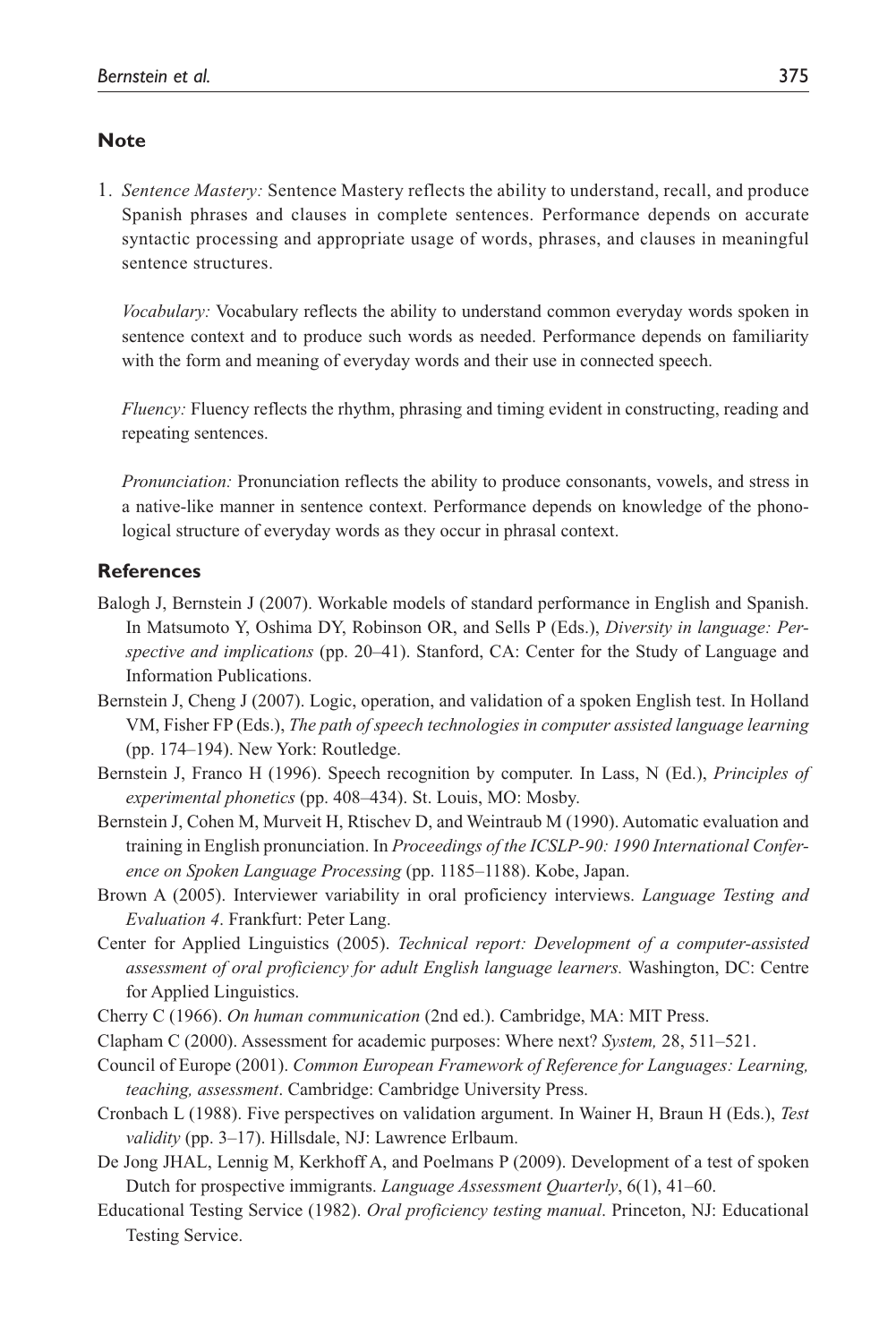- Farhady H (2008). Human operated, machine mediated, and automated tests of spoken English. Paper presented at the American Association of Applied Linguistics, Washington, DC.
- Franco H, Bratt H, Rossier R, et al. (2010) EduSpeak: A speech recognition and pronunciation scoring toolkit for computer-aided language learning applications. *Language Testing,* 27(3): 401–418.
- Fulcher G (2000). The 'communicative' legacy in language testing. *System*, 28, 483–497.
- Fulcher G, Reiter R (2003). Task difficulty in speaking tests. *Language Testing,* 20(3), 321–344.
- Geranpayeh A (1994). Are score comparisons across language proficiency test batteries justified? A TOEFL-IELTS comparability study. *Edinburgh Working Papers in Applied Linguistics*, 5, 50–65.
- Henning G (1983). Oral proficiency testing: Comparative validities of interview, imitation, and completion methods. *Language Learning,* 33(3), 315–332.
- Hulstijn J (2006). Defining and measuring the construct of second/language proficiency. Plenary address at the American Association of Applied Linguistics (AAAL), Montreal.
- Hulstijn JH (2007). Psycholinguistic perspectives on second language acquisition. In Cummins J, Davison C (Eds.), *The international handbook on English language teaching* (pp. 701–713). Norwell, MA: Springer.
- Kane M (1992). An argument-based approach to validity. *Psychological Bulletin,* 112(3), 527–535.
- Landauer TK, Foltz PW, and Laham D (1998). Introduction to latent semantic analysis. *Discourse Processes*, 25, 259–284.
- Linacre JM (2003). *Facets Rasch Measurement Computer Program*. Chicago, IL: Winsteps.com.
- O'Sullivan B, Weir C, and Saville N (2002). Using observation checklists to validate speaking-test tasks. *Language Testing,* 19(1), 33–56.
- Pearson (2008). *Versant Arabic Test: Test description and validation summary*. Pearson Knowledge Technologies, Palo Alto, California. Available online at www.ordinate.com/technology/ VersantArabicTestValidation.pdf (accessed December 2009).
- Pearson (2009a). *Official guide to Pearson Test of English Academic*. London: Longman.
- Pearson (2009b). *Versant Spanish Test: Test description and validation summary*. Pearson Knowledge Technologies, Palo Alto, California. Available online at www.ordinate.com/technology/ VersantSpanishTestValidation.pdf (accessed December 2009).
- Present-Thomas R, Van Moere A (2009). NRS classification consistency of two spoken English Tests. Paper presented at the East Coast Organization of Language Testers Conference (ECOLT), Washington, DC.
- Rosenfeld E, Massaro D and Bernstein J (2003). Automatic analysis of vocal manifestations of apparent mood or affect. *Proceedings of the 3rd International Workshop on Models and Analysis of Vocal Emissions for Biomedical Applications (MAVEBA)*, Florence, Italy.
- Rubin D, Kang O, and Pickering L (2009). Relative impact of rater characteristics versus speaker suprasegmental features on oral proficiency scores. Paper presented at the Language Research Testing Colloquium (LTRC), Denver, CO.
- Schoonen R, De Jong N, Steinel M, Florijn M and Hulstijn J (2009). Profiles of Linguistic Ability at Different Levels of the European Framework: Can They Provide Transparency? Paper presented at the Language Research Testing Colloquium (LTRC), Denver, CO.
- Shohamy E (1994). The validity of direct versus semi-direct oral tests. *Language Testing,* 11(2), 99–124.